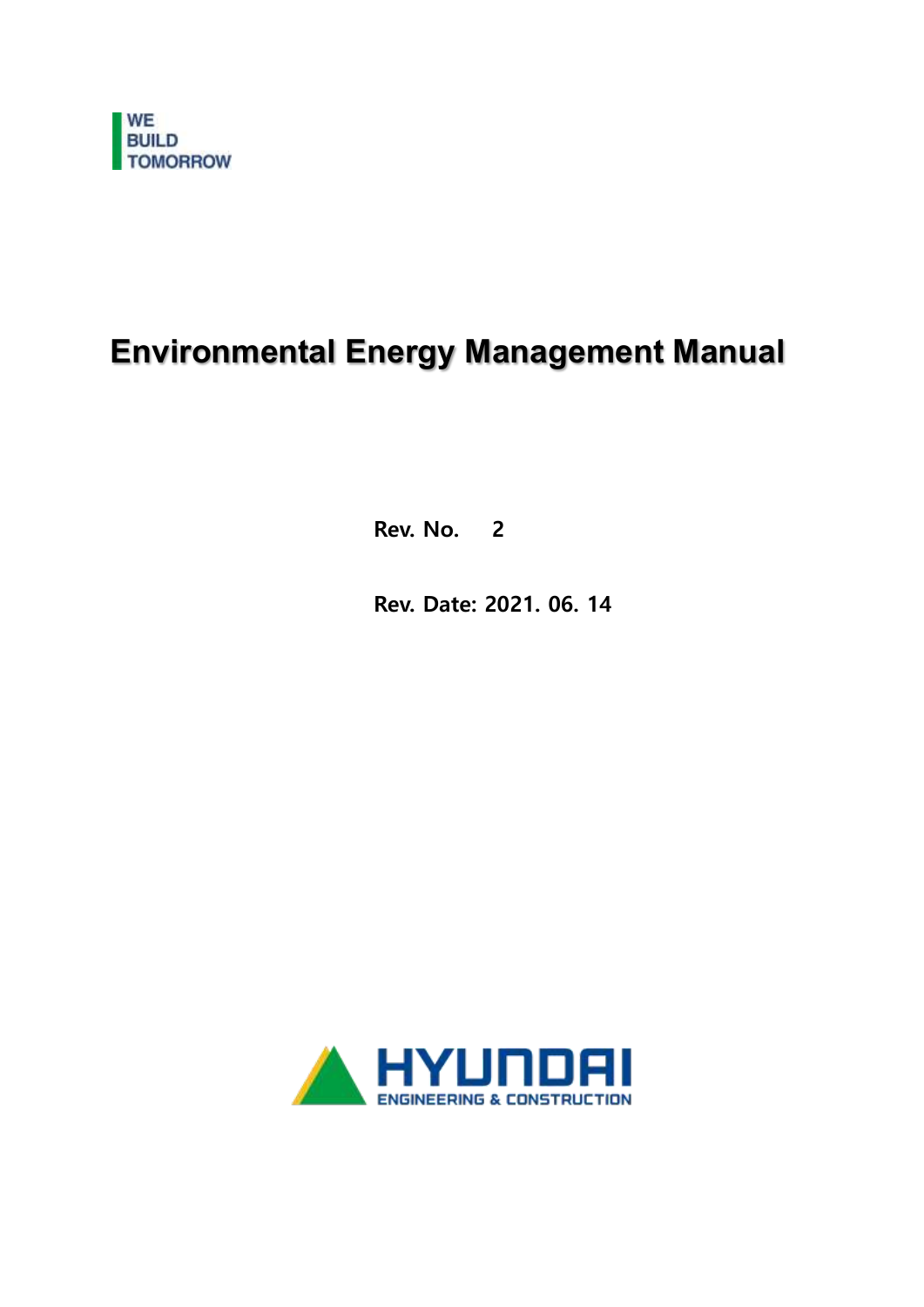

| Rev. Date | Rev. No.       | <b>Description of Revisions</b>       | <b>Remark</b> |
|-----------|----------------|---------------------------------------|---------------|
| 17.04.14  | $\mathbf 0$    | Initial Release                       |               |
| 20.10.09  | $\mathbf{1}$   | Revise the standard to ISO 50001:2018 |               |
| 21.06.14  | $\overline{2}$ | Revise the environmental R&R (5.3)    |               |
|           |                |                                       |               |
|           |                |                                       |               |
|           |                |                                       |               |
|           |                |                                       |               |
|           |                |                                       |               |
|           |                |                                       |               |
|           |                |                                       |               |
|           |                |                                       |               |
|           |                |                                       |               |
|           |                |                                       |               |
|           |                |                                       |               |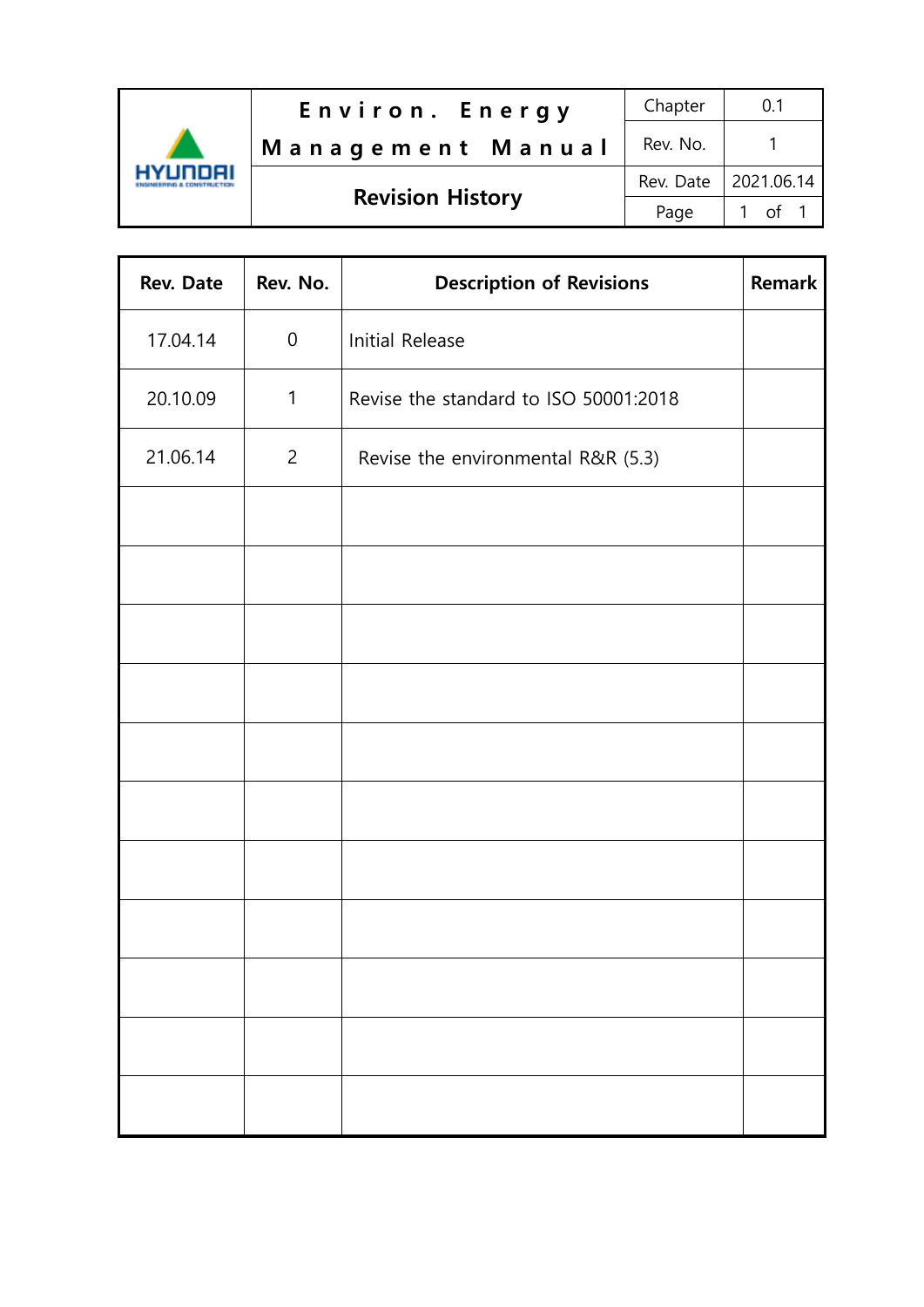|  | Environ. Energy | Chapter   | 0.2        |
|--|-----------------|-----------|------------|
|  | Management      | Rev. No.  |            |
|  | Manual          |           |            |
|  | <b>Contents</b> | Rev. Date | 2021.06.14 |
|  |                 | Page      |            |

|                         | <b>Chapter No.</b> | <b>Title</b>                                                   |
|-------------------------|--------------------|----------------------------------------------------------------|
| 0.1                     |                    | <b>Revision history</b>                                        |
| 0.2                     |                    | <b>Contents</b>                                                |
| 1                       |                    | <b>Management Policy</b>                                       |
| $\overline{2}$          |                    | <b>Purpose &amp; Scope</b>                                     |
| 3                       |                    | <b>Term and Definitions</b>                                    |
| $\overline{\mathbf{4}}$ |                    | Context of the organization                                    |
|                         | 4.1                | Understanding the organization and its context                 |
|                         | 4.2                | Understanding the needs and expectations of interested parties |
|                         | 4.3                | Determining the scope of the quality management system         |
|                         | 4.4                | Environmental Energy Management system and its processes       |
| 5                       |                    | Leadership                                                     |
|                         | 5.1                | Leadership and commitment                                      |
|                         | 5.2                | Policy                                                         |
|                         | 5.3                | Organizational roles, responsibilities and authorities         |
| 6                       |                    | <b>Planning</b>                                                |
|                         | 6.1                | Actions to address risks and opportunities                     |
|                         | 6.2                | Environmental Energy Objectives and planning to achieve them   |
|                         | 6.3                | Energy review, performance indicator, baseline                 |
|                         | 6.4                | Planning for collection of energy data                         |
|                         |                    |                                                                |

7 Support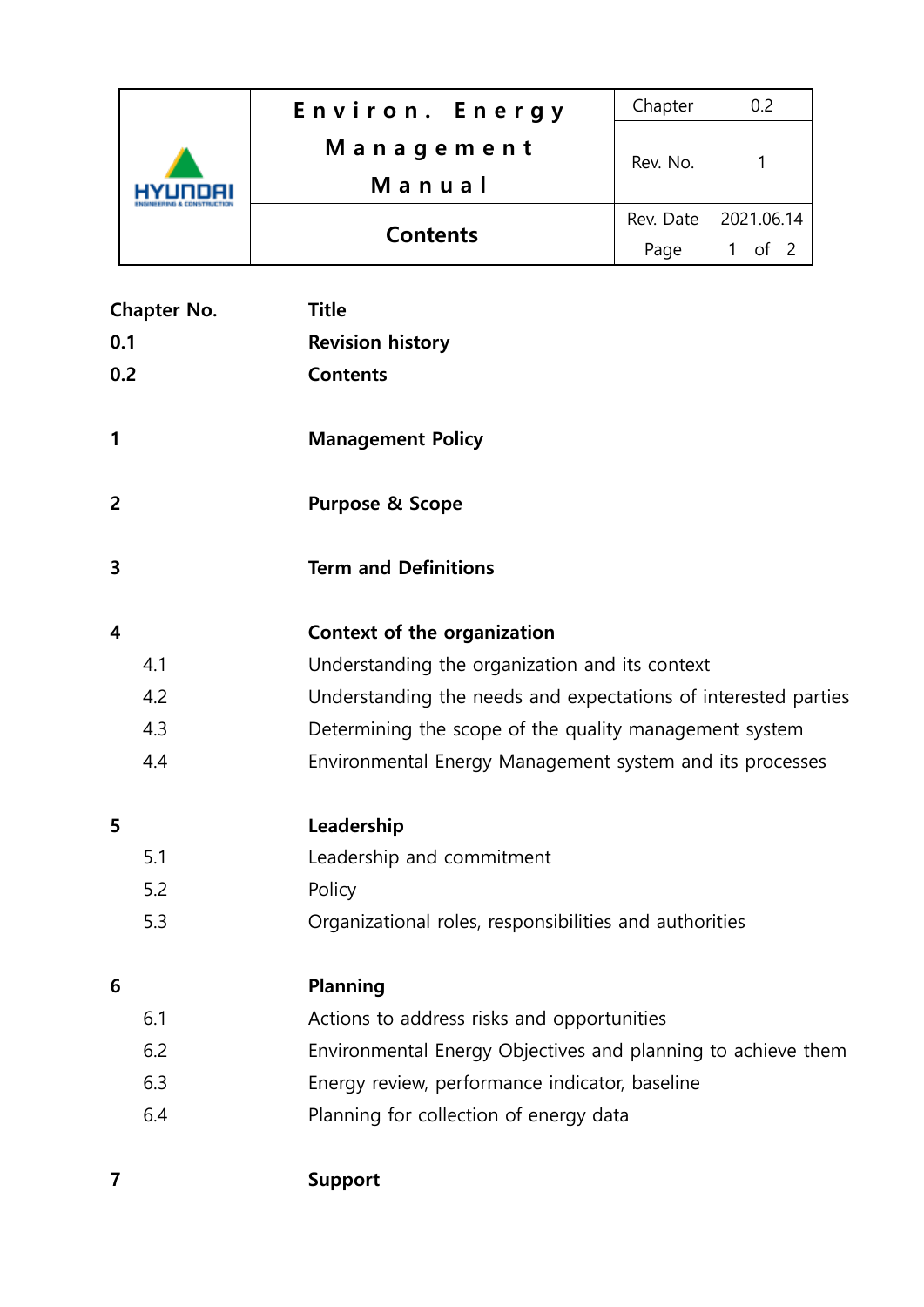|    |      | Environ. Energy                                  | Chapter   | 0.2                            |
|----|------|--------------------------------------------------|-----------|--------------------------------|
|    |      | Management                                       | Rev. No.  | 1                              |
|    |      | Manual                                           |           |                                |
|    |      | <b>Contents</b>                                  | Rev. Date | 2021.06.14                     |
|    |      |                                                  | Page      | of <sub>2</sub><br>$2^{\circ}$ |
|    |      |                                                  |           |                                |
|    | 7.1  | Resources                                        |           |                                |
|    | 7.2  | Competence                                       |           |                                |
|    | 7.3  | Awareness                                        |           |                                |
|    | 7.4  | Communication                                    |           |                                |
|    | 7.5  | Documented information                           |           |                                |
| 8  |      |                                                  |           |                                |
|    |      | <b>Operation</b>                                 |           |                                |
|    | 8.1  | Operational planning and control                 |           |                                |
|    | 8.2  | Emergency preparedness and response              |           |                                |
|    | 8.3  | Design                                           |           |                                |
|    | 8.4  | Procurement                                      |           |                                |
| 9  |      | <b>Performance evaluation</b>                    |           |                                |
|    | 9.1  | Monitoring, measurement, analysis and evaluation |           |                                |
|    | 9.2  | Internal audit                                   |           |                                |
|    | 9.3  | Management review                                |           |                                |
|    |      |                                                  |           |                                |
| 10 |      | Improvement                                      |           |                                |
|    | 10.1 | Nonconformity and corrective action              |           |                                |
|    | 10.2 | Continual improvement                            |           |                                |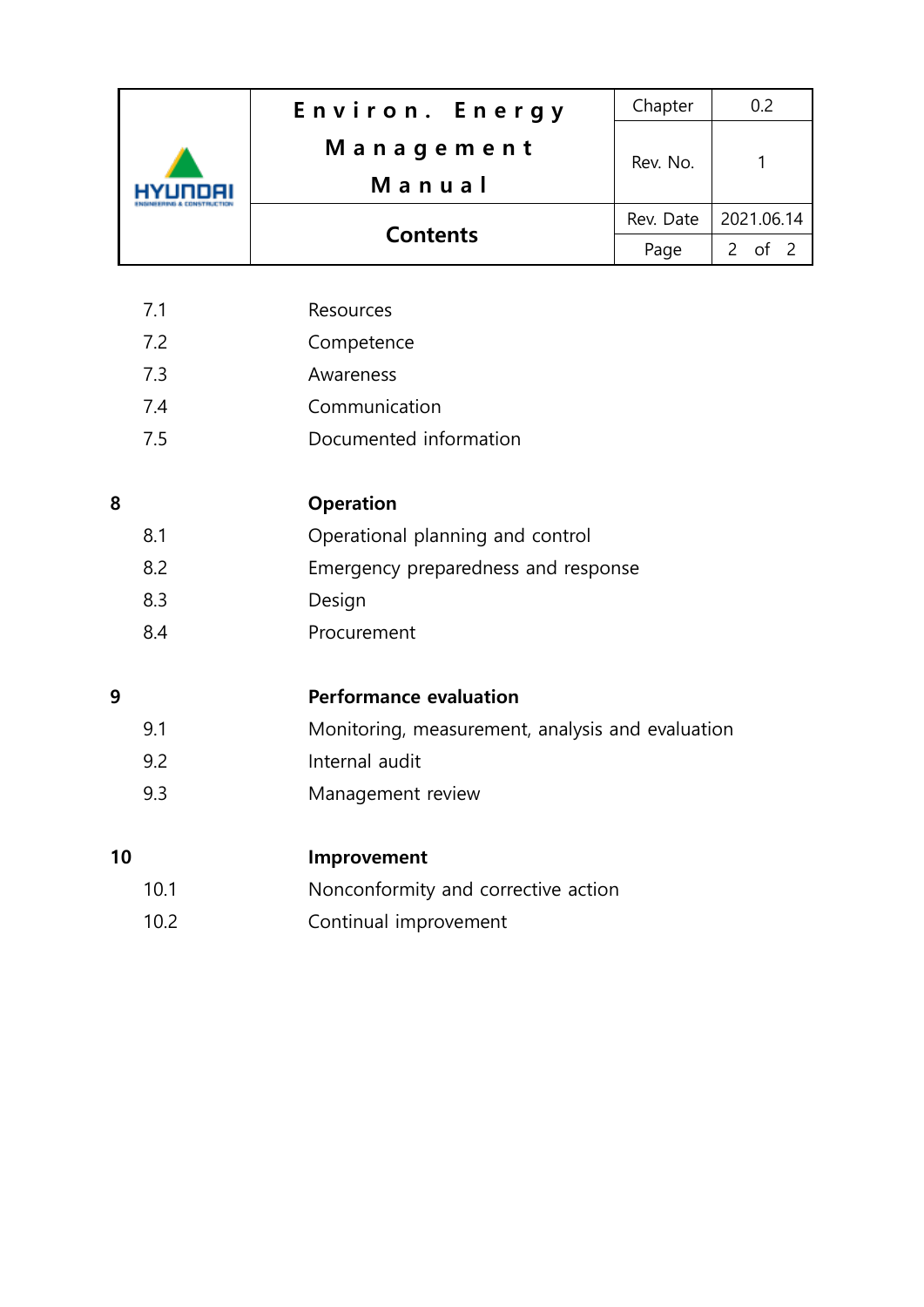

## 1 Management Policy

## **1.1 Management Philosophy, Core Values, Vision and Strategy**

- 1.1.1 Management Philosophy Realize the dream of mankind by creating a new future through ingenious thinking and continuously challenging new frontiers.
- 1.1.2 Three Core Values
	- 1. Great People
	- 2. Great Culture
	- 3. Great Value
- 1.1.3 Vision

As a global leading provider of high value engineering solution, we will create the foundation for a better life through cross-business synergy and convergence with future technologies.

- 1.1.4 Three Strategic Directions
	- 1. Improving the business structure
		- ∙ Advance the business portfolio
		- ∙ High value-added business model
	- 2. Entering the New Growth Sector
		- ∙ Selection of new growth engine projects
		- ∙ Active entry into emerging markets
		- ∙ Maximize synergy with affiliates
	- 3. Globalization of management infrastructure
		- ∙ Establishing an effective global organization
		- ∙ Global talent development
		- ∙ Establishing a global cost/quality management system
		- ∙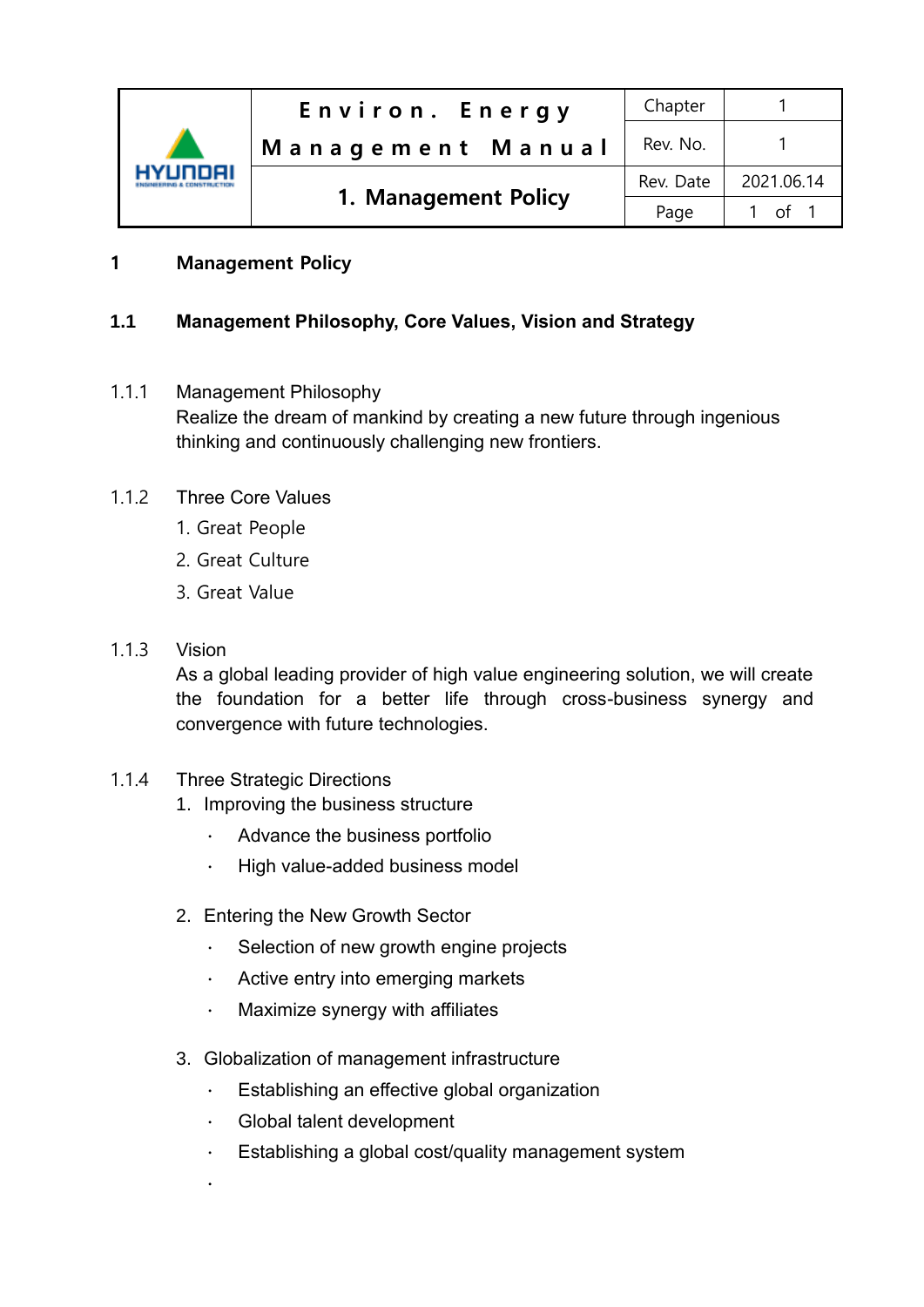| 'Unnell | Environ. Energy    | Chapter   |                 |
|---------|--------------------|-----------|-----------------|
|         | Management Manual  | Rev. No.  |                 |
|         | 2. Purpose & Scope | Rev. Date | 2021.06.14      |
|         |                    | Page      | of <sub>2</sub> |

#### 2 Purpose & Scope

#### **2.1 Purpose**

This manual aims to provide the best quality products and services to the customer through the establishment and implementation of the customerfocused Environmental Energy Management System and the continual improvement of the Management System based on performance measurement, and to maximize productivity and management performance through process improvement.

#### 2.2 **Scope**

- 2.2.1 R&D, project management, engineering & design, procurement, construction, commissioning & operation, maintenance, construction supervision, consulting and after-servicing services for civil, building, housing, plant(power, nuclear power, steel mill/metal refinery, desalination, waste water treatment, industrial, offshore, new & renewable energy, oil & gas, and chemical & petrochemical plants included), environmental facility, & restoration, water business, firefighting, electrical, information & telecommunication, dredging & reclamation, ocean/underground space, landscaping, cultural properties repair, structural steel and construction material works.
- 2.2.2 This manual shall be applied to provide products conforming to customer/regulatory requirements in accordance with the requirements of ISO 14001:2015 and ISO 50001:2001

#### 2.3 References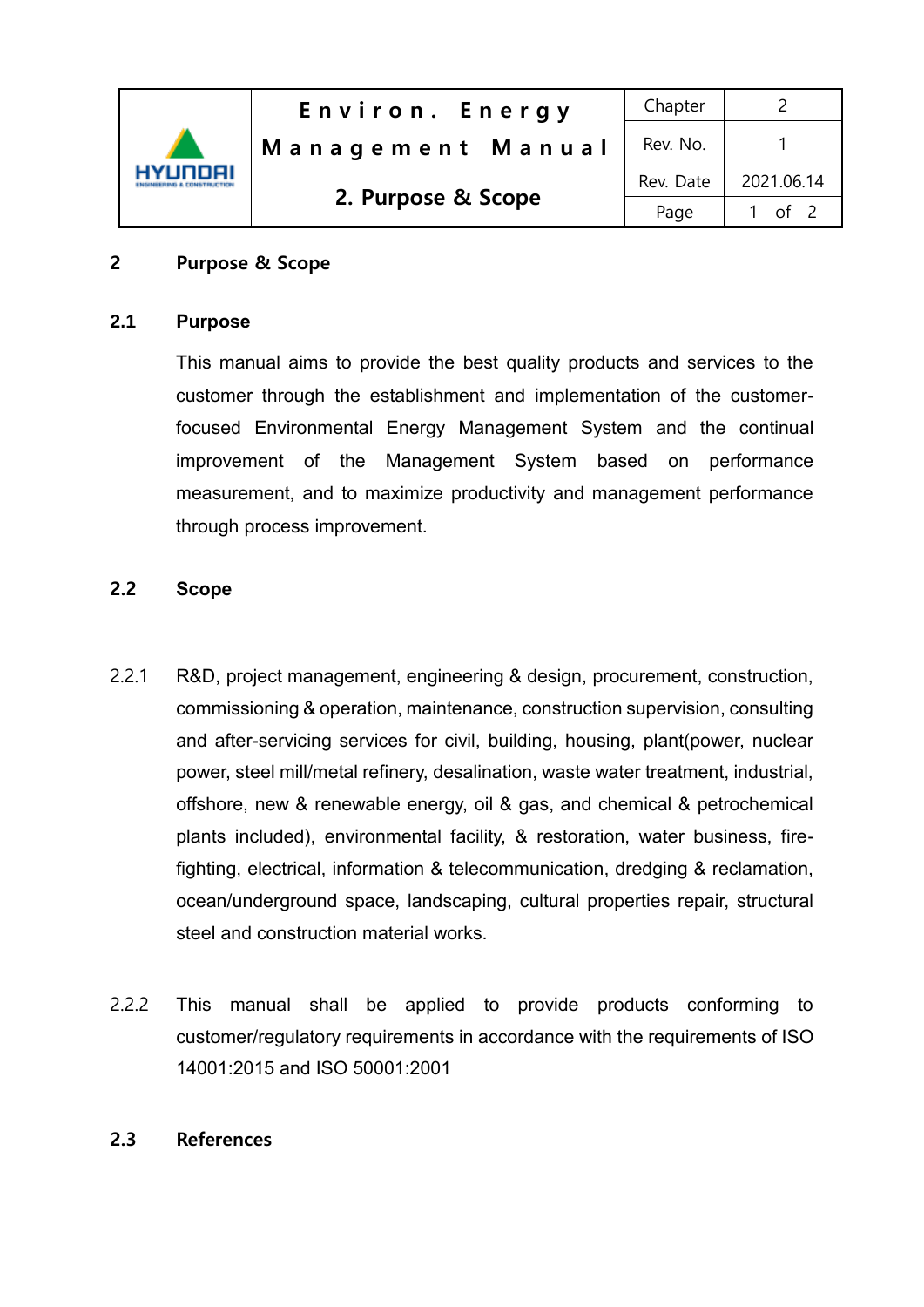| INNAI | Environ. Energy    | Chapter   |            |
|-------|--------------------|-----------|------------|
|       | Management Manual  | Rev. No.  |            |
|       | 2. Purpose & Scope | Rev. Date | 2021.06.14 |
|       |                    | Page      | 2 of 2     |

2.3.1 ISO 14001 : 2015 (KS I ISO 14001 : 2015) Environmental Management Systems - Requirements

2.3.2 ISO 50001 : 2018

Energy Management Systems - Requirements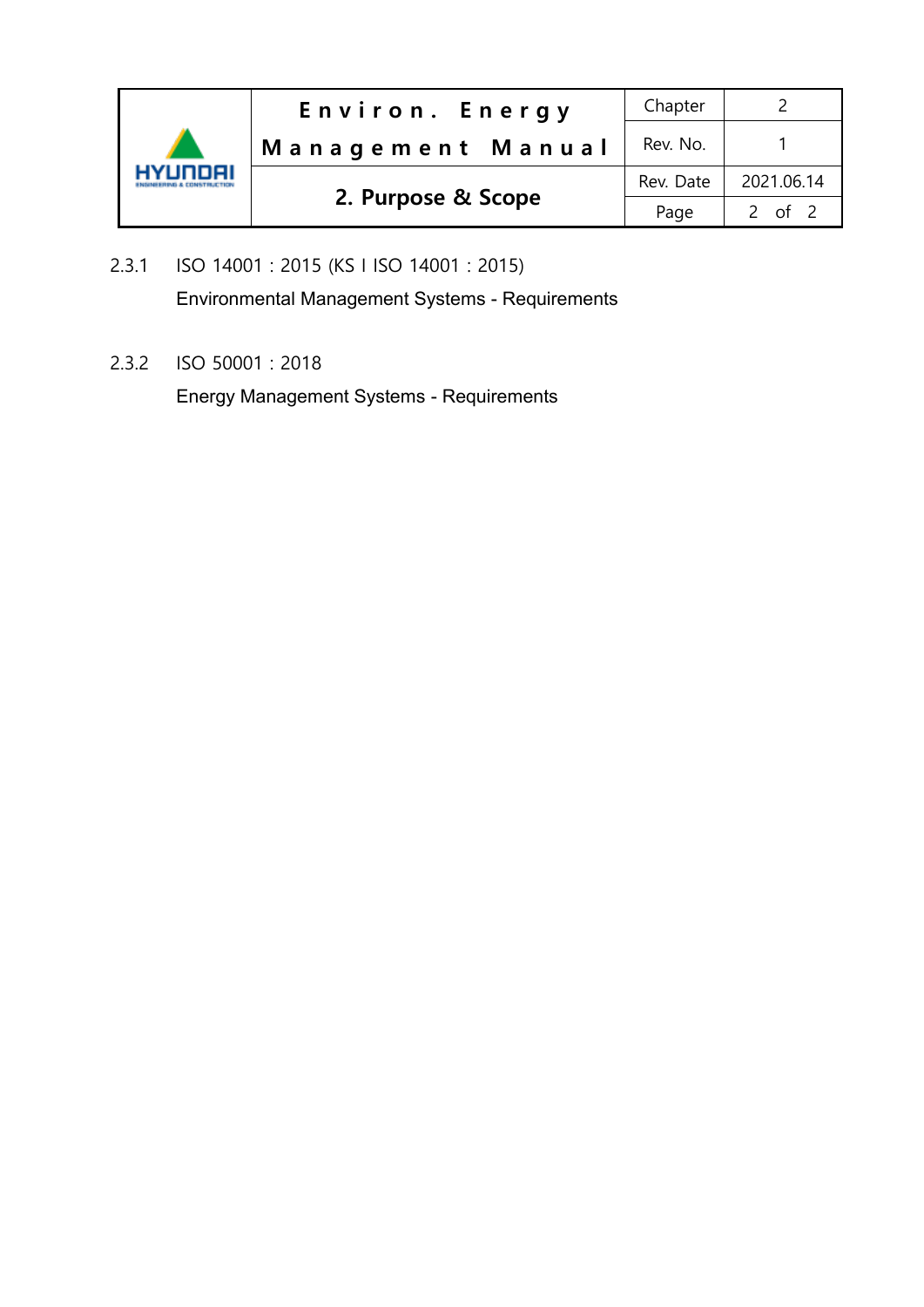

#### 3 Terms and Definitions

#### **3.1 Top Management**

A person or a group of people who directs and controls an organization at the highest level

#### **3.2 Organization**

A person or a group of people that has its own functions with responsibilities, authorities and relationships to achieve its objectives

#### **3.3 Interested Party**

A person or an organization that can affect, be affected by, or perceive itself to be affected by a decision or an activity

#### **3.4 Continual Improvement**

Recurring activities to enhance performance

#### **3.5 Process**

A set of interrelated or interacting activities that uses inputs to deliver an intended result

#### **3.6 Outsource**

Make an arrangement where an external organization (3.2.1) performs a part of an organization's function or process

#### **3.7 Management System**

Set of interrelated or interacting elements of an organization to establish policies and objectives, and processes to achieve those objectives

#### **3.8 Policy**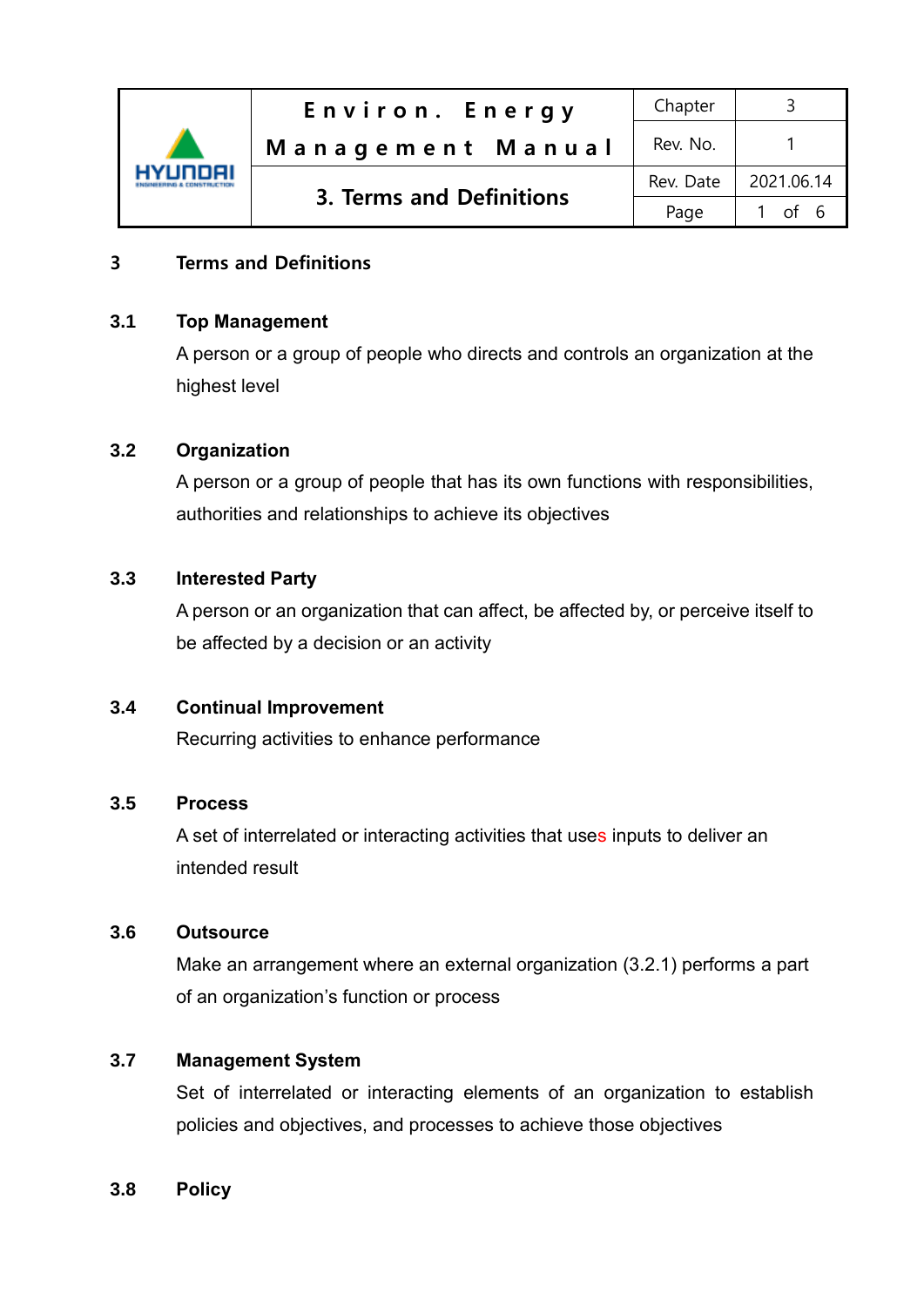

Intentions and direction of an organization as formally expressed by its top management

#### **3.9 Requirement**

Need or expectation that is stated, generally implied or obligatory

#### **3.10 Nonconformity**

Non-fulfilment of a requirement

#### **3.11 Conformity**

Fulfilment of a requirement

#### **3.12 Objective**

Result to be achieved

#### **3.13 Performance**

Measurable result

#### **3.14 Risk**

Effect of uncertainty

#### **3.15 Effectiveness**

Extent to which planned activities are realized and planned results are achieved

#### **3.16 Documented Information**

Information required to be controlled and maintained by an organization and the medium on which it is contained

#### **3.17 Competence**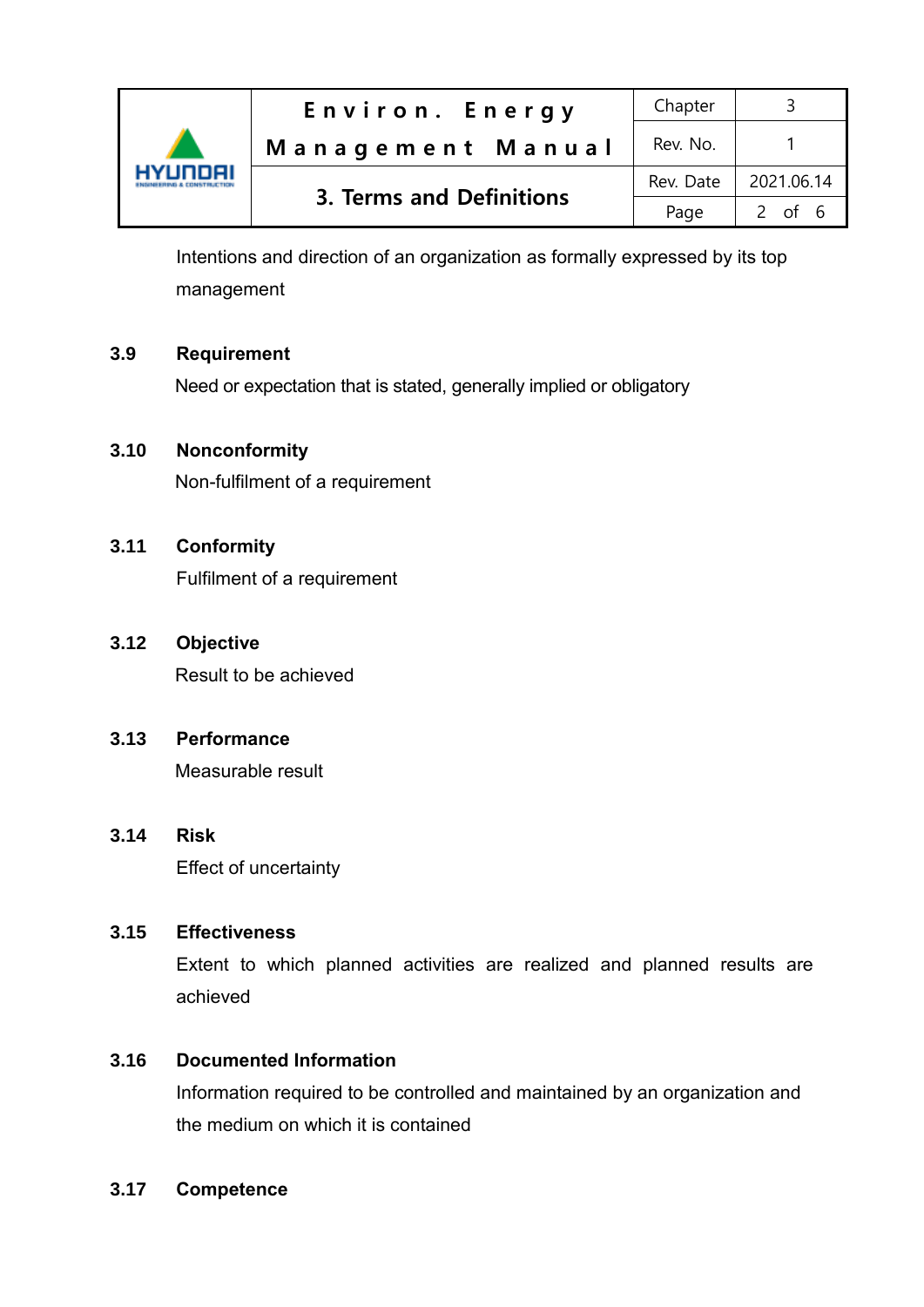

Ability to apply knowledge and skills to achieve intended results

#### **3.18 Monitoring**

Determining the status of a system, a process, a product, a service, or an activity

#### **3.19 Measurement**

Process to determine a value

#### **3.20 Corrective Action**

Action to eliminate the cause of a nonconformity and to prevent recurrence

#### **3.21 Audit**

 Systematic, independent and documented process for obtaining objective evidence and evaluating it objectively to determine the extent to which the audit criteria are fulfilled

#### **3.22 Customer**

Person or organization that could or does receive a product or a service that is intended for or required by this person or organization

#### **3.23 Customer Satisfaction**

Customer's perception of the degree to which the customer's expectations have been fulfilled

#### **3.24 External Supplier**

Provider that is not part of the organization

#### **3.25 Infrastructure**

System of facilities, equipment and services needed for the operation of an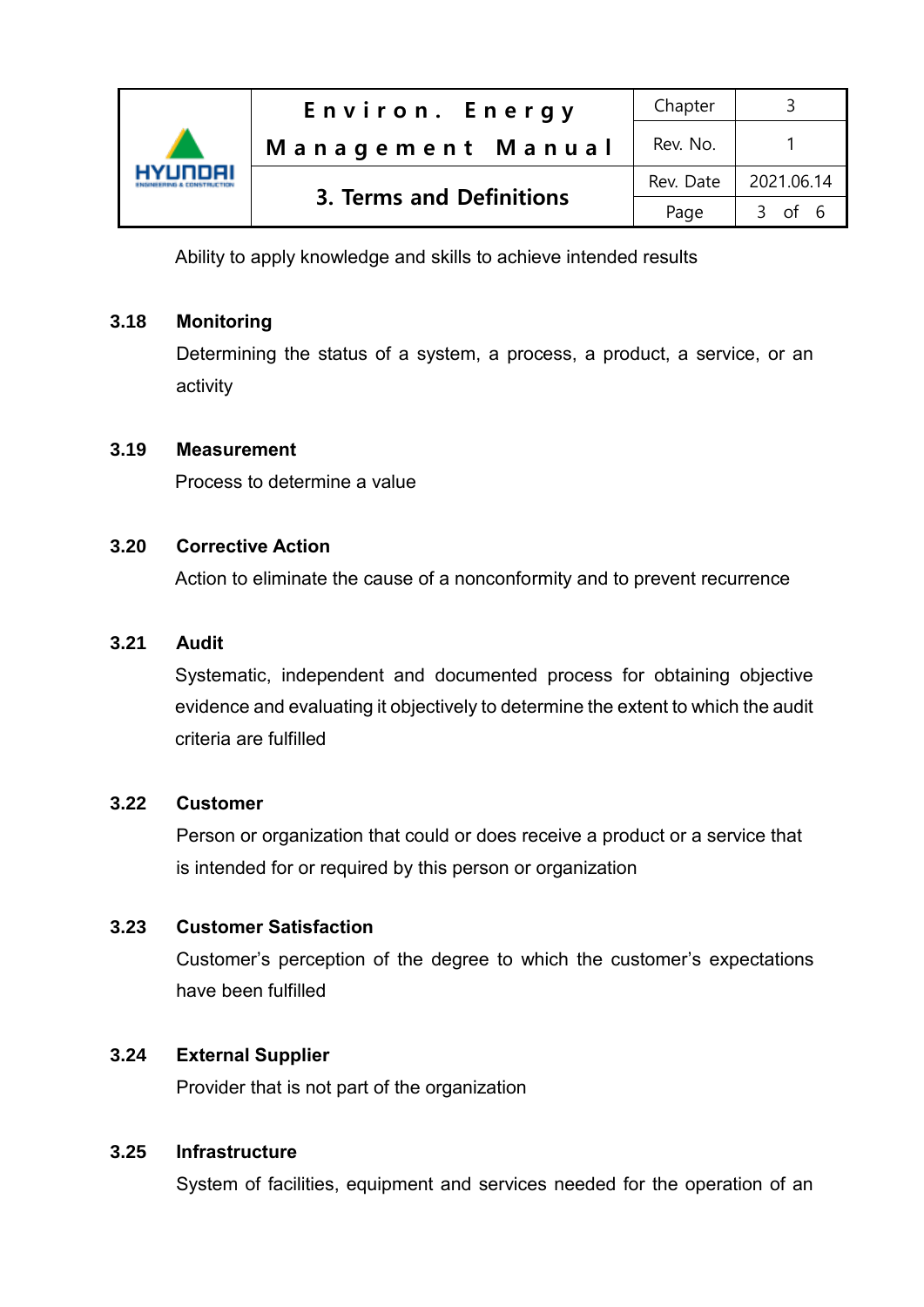| YUNNAI | Environ. Energy          | Chapter   |            |
|--------|--------------------------|-----------|------------|
|        | Management Manual        | Rev. No.  |            |
|        | 3. Terms and Definitions | Rev. Date | 2021.06.14 |
|        |                          | Page      | 4 of 6     |

organization

#### **3.26 System**

Set of interrelated or interacting elements

#### **3.27 Preventive Action**

Action to eliminate the cause of a potential nonconformity or other undesirable potential situation

#### **3.28 Procedure**

Specified way to carry out an activity or a process

## **3.29 Product and Service**

Output of an organization that can be produced without any transaction taking place between the organization and the customer

#### **3.30 Environment**

Surroundings in which an organization operates including air, water, land, natural resources, flora, fauna, humans, and their interrelation.

#### 3.31 **Environmental Aspect**

Element of an organization's activities, products or services that can interact with the environment.

#### **3.32 Environmental Condition**

The state or nature of the environment determined at some point

#### **3.33 Environmental Impact**

Any change to the environment, whether adverse or beneficial, wholly or partially resulting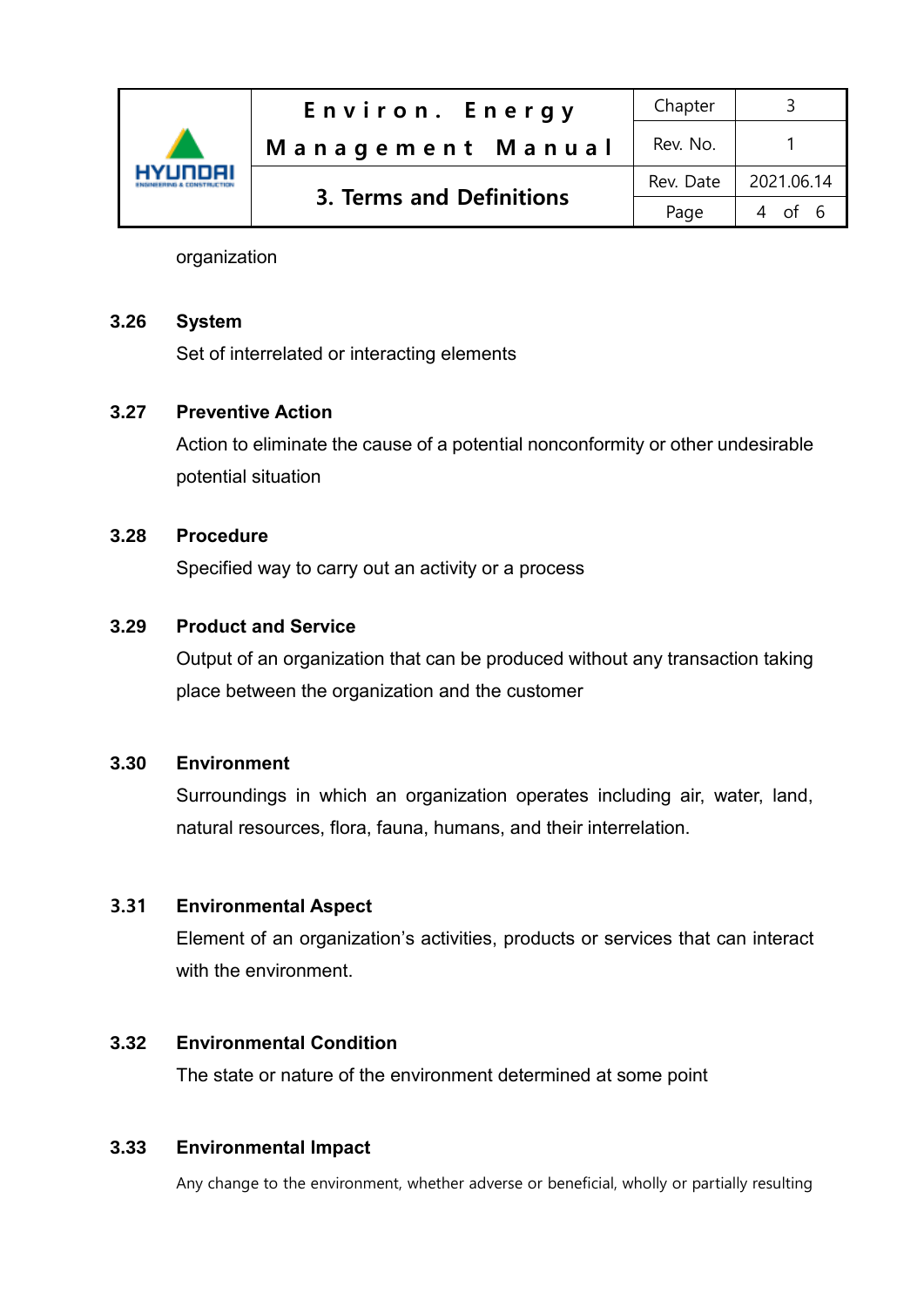

from an organization's activities, products or control

## **3.34 Prevention of pollution**

Use of the processes, practices, materials, or products that avoid, reduce or control pollution, which may include recycling, treatment, process change, control mechanisms, efficient use of resources, and material substitution.

## **3.35 Compliance Obligations**

The legal requirements that an organization must adhere to and any other requirements that the organization must adhere to or comply with

## **3.36 Risks and Opportunities**

Potential adverse effects (risks) and potential beneficial outcomes (opportunities)

#### **3.37 Life Cycle**

Continuous and interconnected stages of the product (or service) system from acquisition or harvesting to final disposal of raw materials from natural resources

#### 3.38 **Environmental Management System**

Part of the overall management system that facilities the management of the Environmental Risk and Opportunity associated with the business of the organization's Environmental Energy Policy

#### **3.39 Boundaries**

Physical or site limits and/or organizational limits as defined by the organization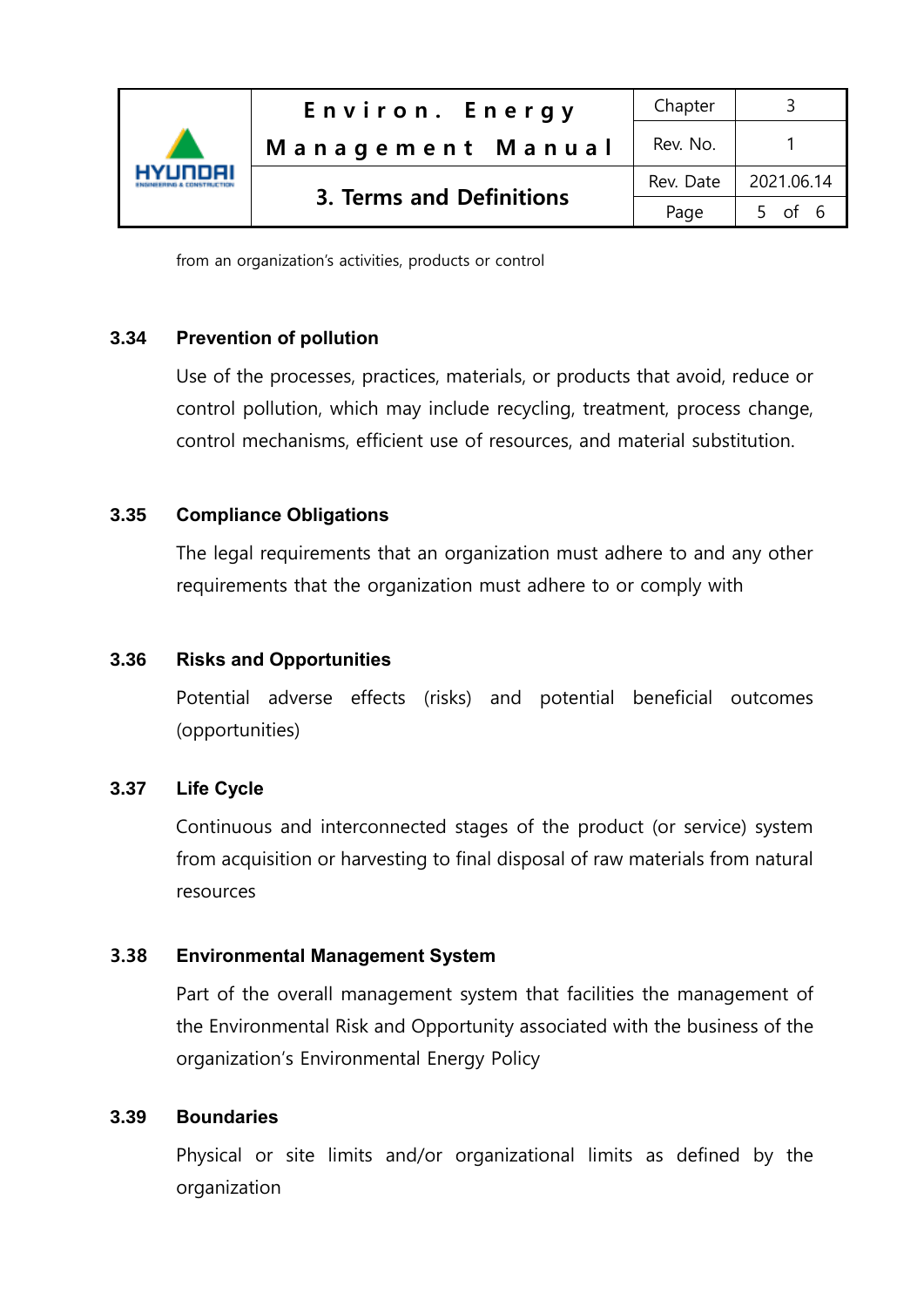

#### **3.40 Energy**

Electricity, fuels, steam, heat, compressed air, and other like media

#### **3.41 Energy Review**

Determination of the organization's energy performance based on data and other information, leading to identification of opportunities for improvement

#### **3.42 Energy Management System(EnMS)**

Set of interrelated or interacting elements to establish an energy policy and energy objectives, and processes and procedures to achieve those objectives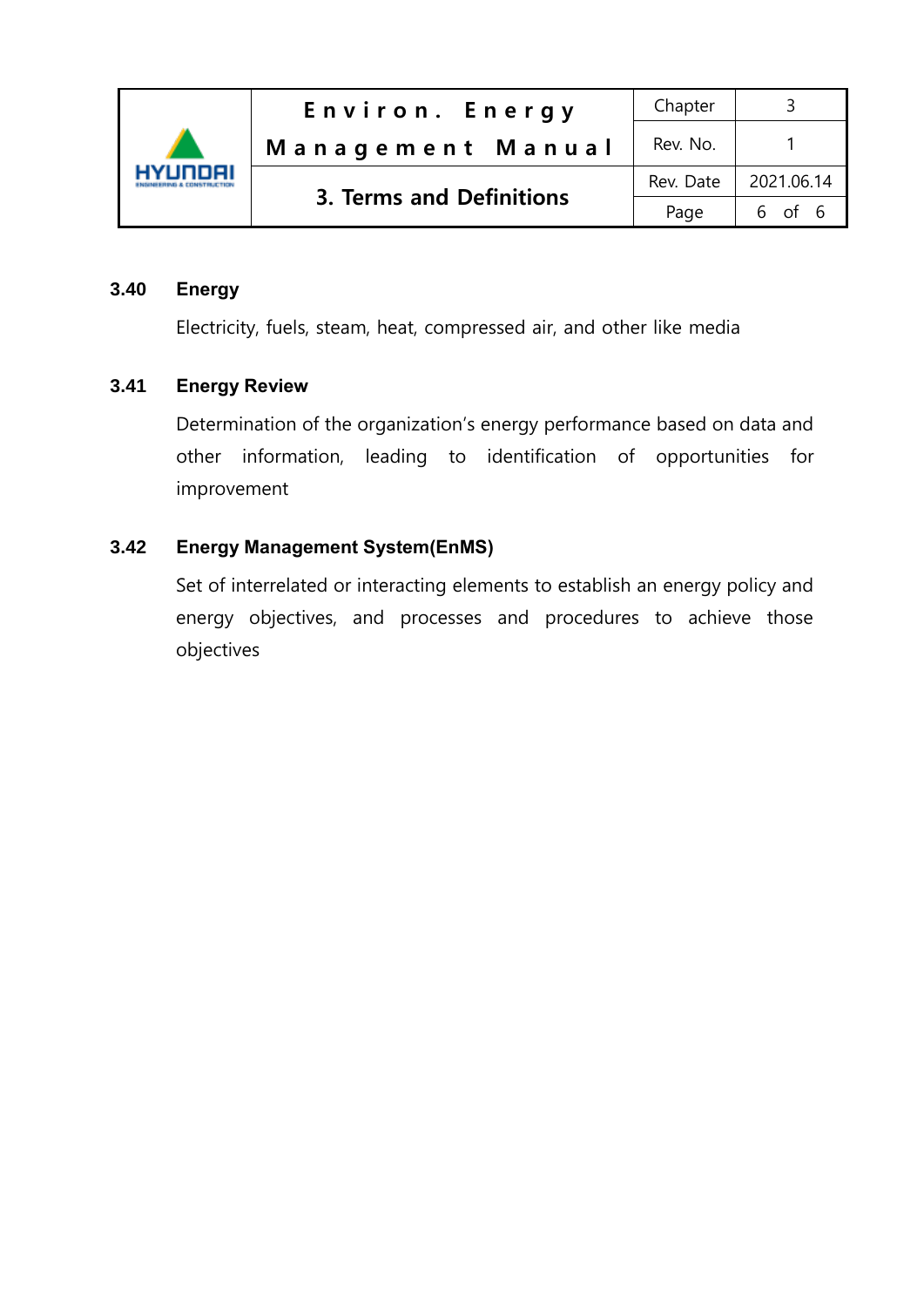

# 4 Context of the organization

## 4.1 Understanding the organization and its context

- 4.1.1 The organization shall determine external and internal issues that are relevant to its purpose and that affect its ability to achieve the intended outcomes of its environmental and energy management system.
- 4.1.2 The head office shall collect and identify external and internal issues and the collected issues will be selected through working-level meetings and reported to the management community.
- 4.1.3 A project organization shall collect and identify external and internal issues in consideration of the environment surrounding the project and maintain those in documented information
- 4.1.4 Related Documents
	- 1) Environmental Energy Risk and Opportunity Identification Regulation
	- 2) Establishment of Environmental Energy Management Plan Regulation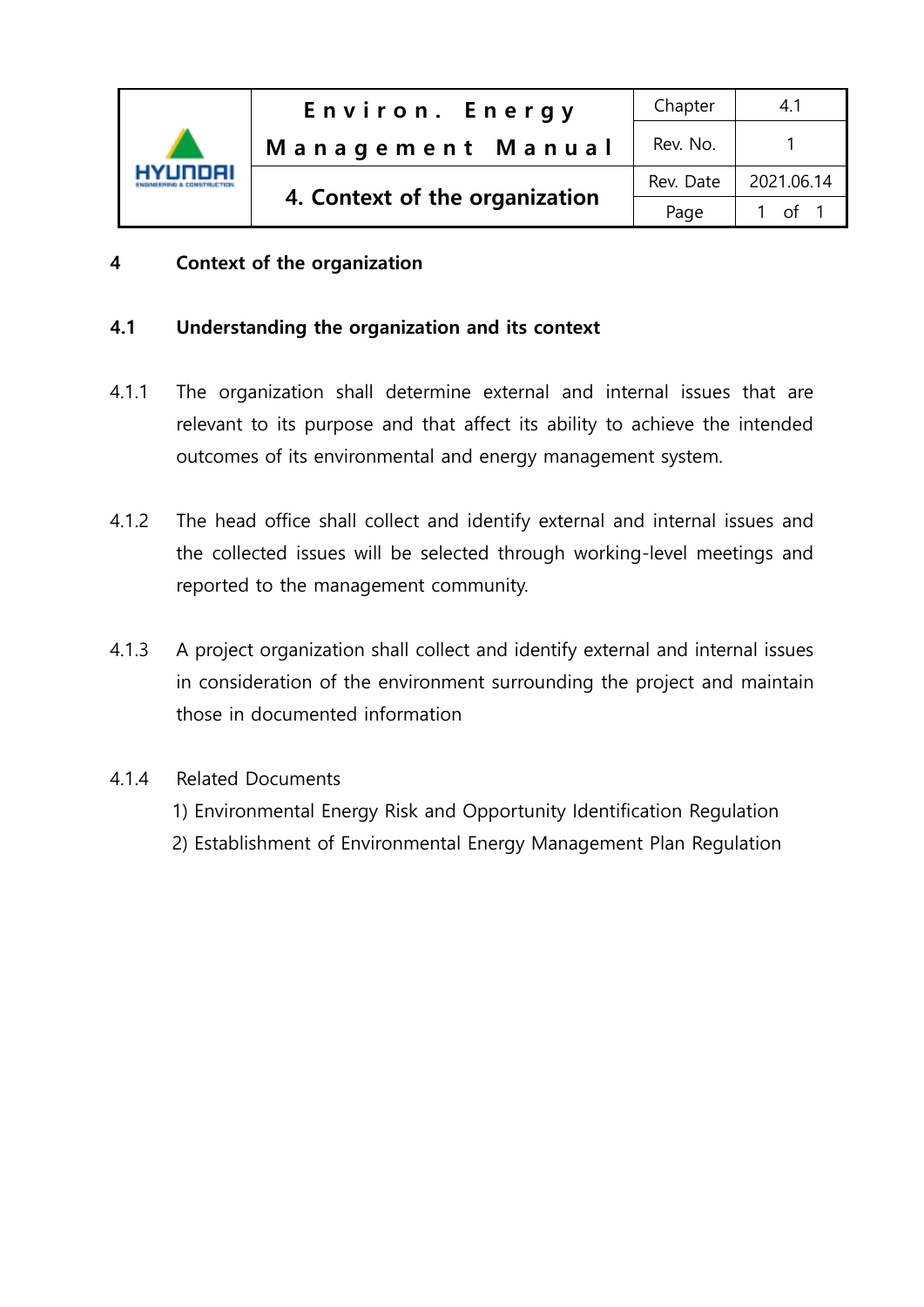

## 4.2 Understanding the needs and expectation of interested parties

- 4.2.1 The head office shall identify needs and expectation of interested parties such as sales and marketing, design and development, procurement, project management, construction, start-up and commissioning in all projects.
- 4.2.2 A project organization shall identify external and internal interested parties in consideration of the environment surrounding the project and maintain those in documented information
- 4.2.3 Related Documents
	- 1) Environmental Energy Risk and Opportunity Identification Regulation
	- 2) Establishment of Environmental Energy Management Plan Regulation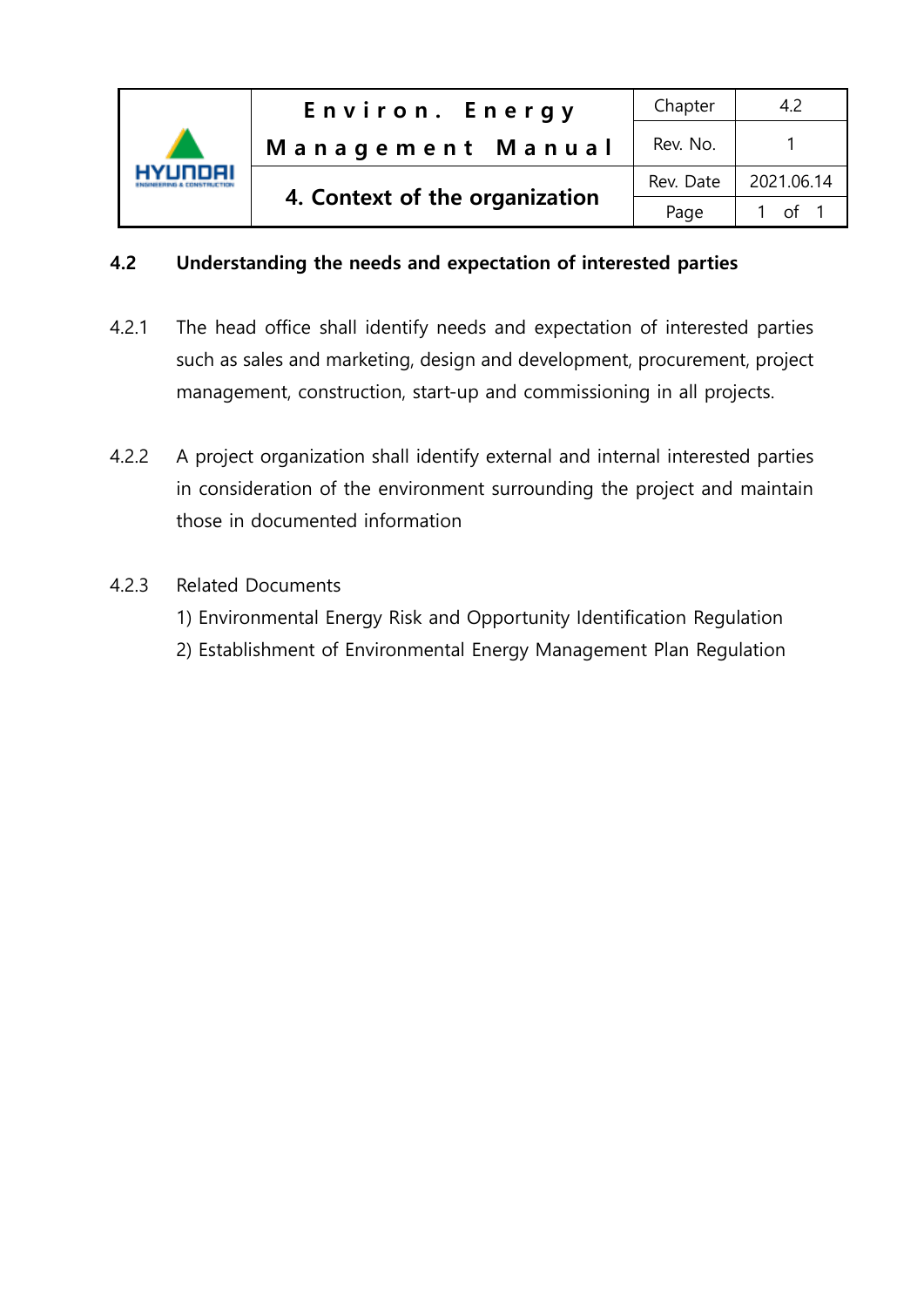

## 4.3 Determining the scope of the quality management system

- 4.3.1 EMS/EnMS shall be applied to all business areas of organization works and shall take into account consider organizational units, functions, physical boundaries, organizational activities, products, services.
- 4.3.2 R&D, project management, engineering & design, procurement, construction, commissioning & operation, maintenance, construction supervision, consulting and after-servicing services for civil, building, housing, plant(power, nuclear power, steel mill/metal refinery, desalination, waste water treatment, industrial, offshore, new & renewable energy, oil & gas, and chemical & petrochemical plants included), environmental facility, & restoration, water business, fire-fighting, electrical, information & telecommunication, dredging & reclamation, ocean/underground space, landscaping, cultural properties repair, structural steel and construction material works.

## 4.3.3 Related Documents

1) Establishment of Environmental Energy Management Plan Regulation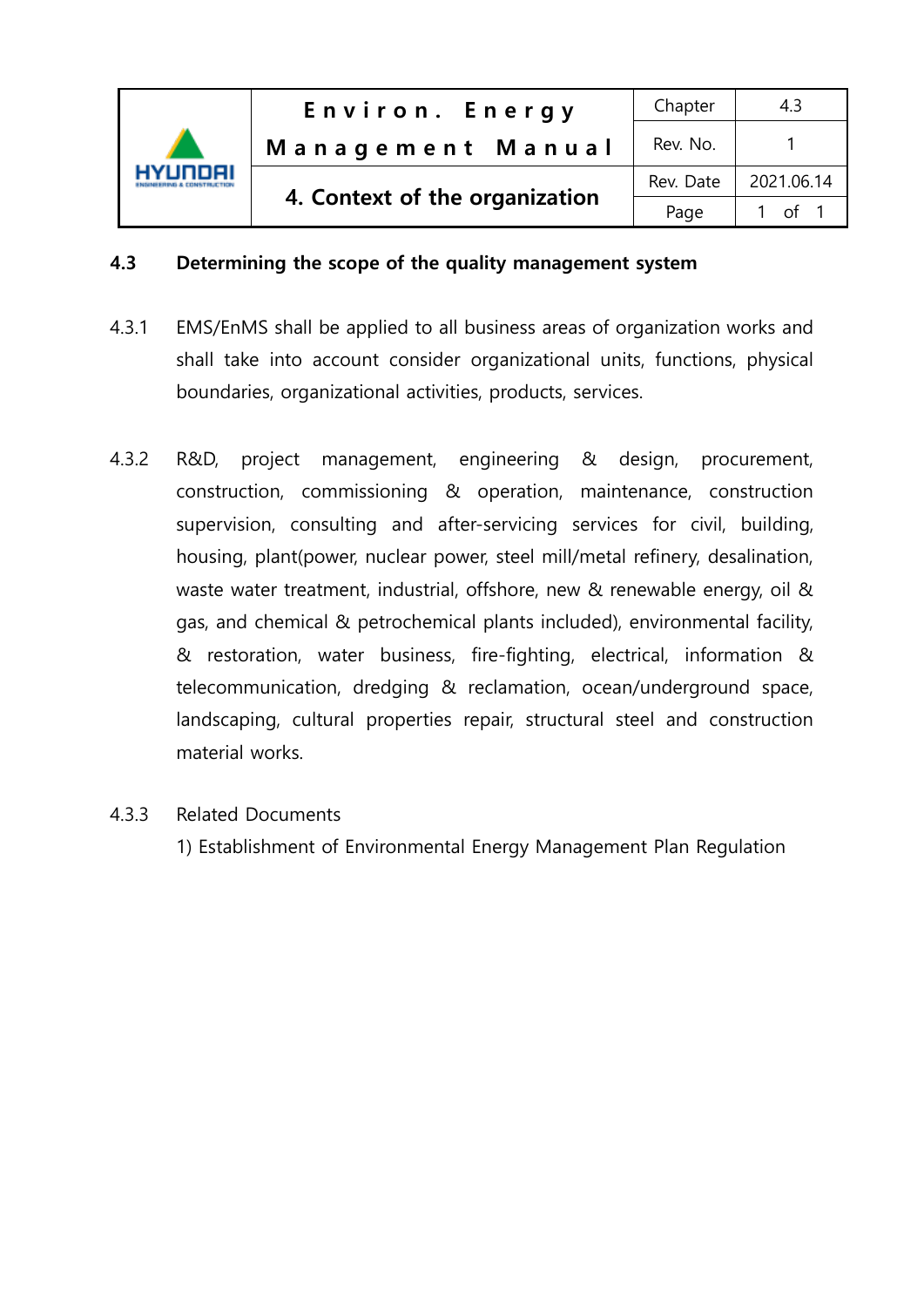

#### **4.4 Environmental Energy Management system and its processes**

- 4.4.1 Each of head office organizations that operates an EMS/EnMS shall be responsible for identifying process maps for the activities concerned and manage them within consideration of characteristics of each Division/Group.
- 4.4.2 The establishment and maintenance of an environmental energy management program should take into account Understanding the organization and its context (4.1) and understanding the needs and expectations of interested parties (4.2) constantly.
- 4.4.3 Related documents
	- 1) Environmental Energy Management System Operation Process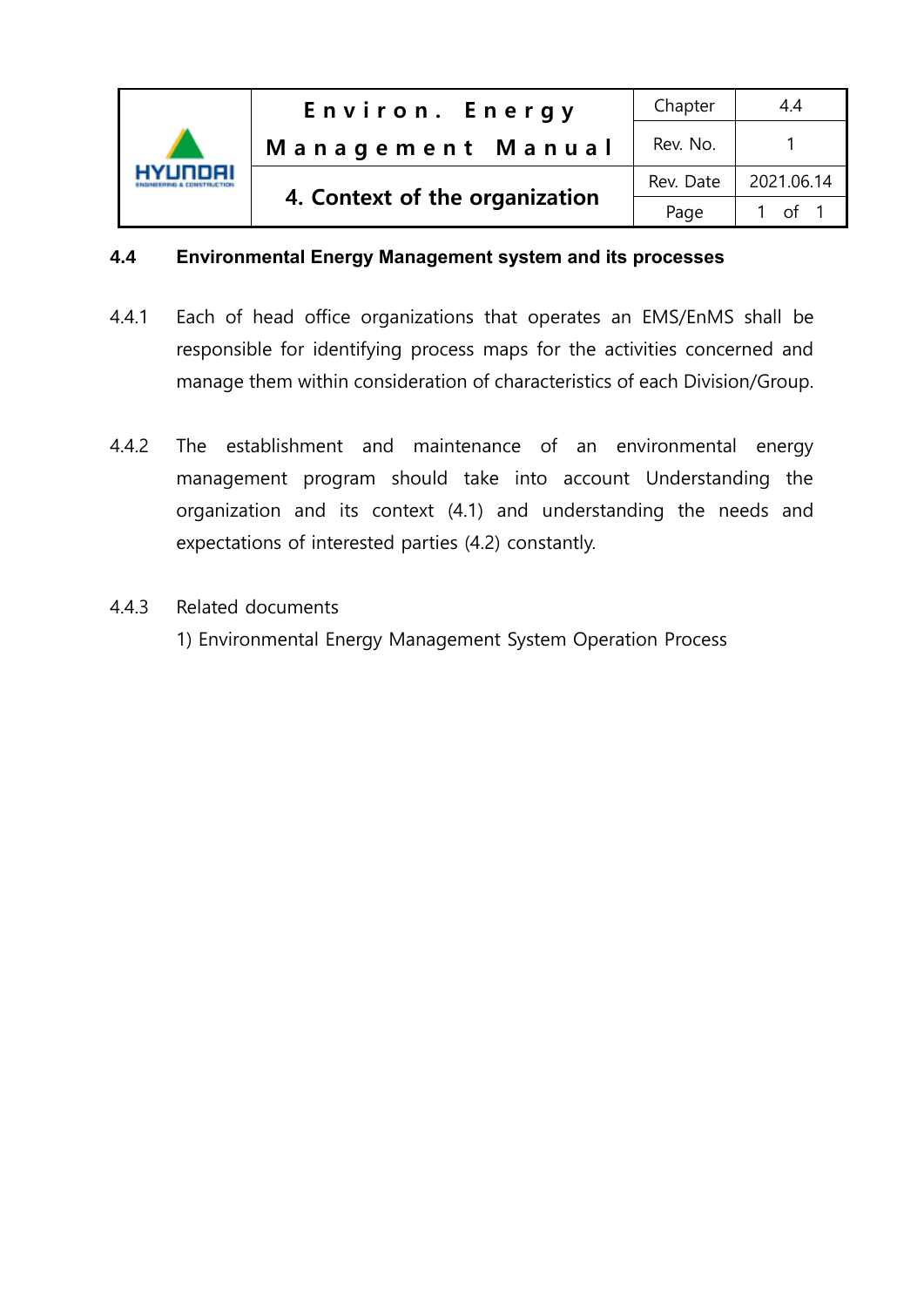

## 5 Leadership

## 5.1 Leadership and commitment

- 5.1.1 Top management shall commit to leadership and commitment with respect to the Environmental Energy management system
- 5.1.2 Top management shall ensure human resources, sustainable improvement and other relevant support to contribute to the effectiveness of EMS/EnMS, and shall implement continuous improvement and communication with responsibility for EMS/EnMS.
- 5.1.3 Top management shall establish Environmental Energy Policy and Objective in connection with the strategy of organization, and shall assign the Environmental Energy Management Representative to operate and maintain EMS/EnMS and grant the responsibility and authority to implement overall EMS/EnMS.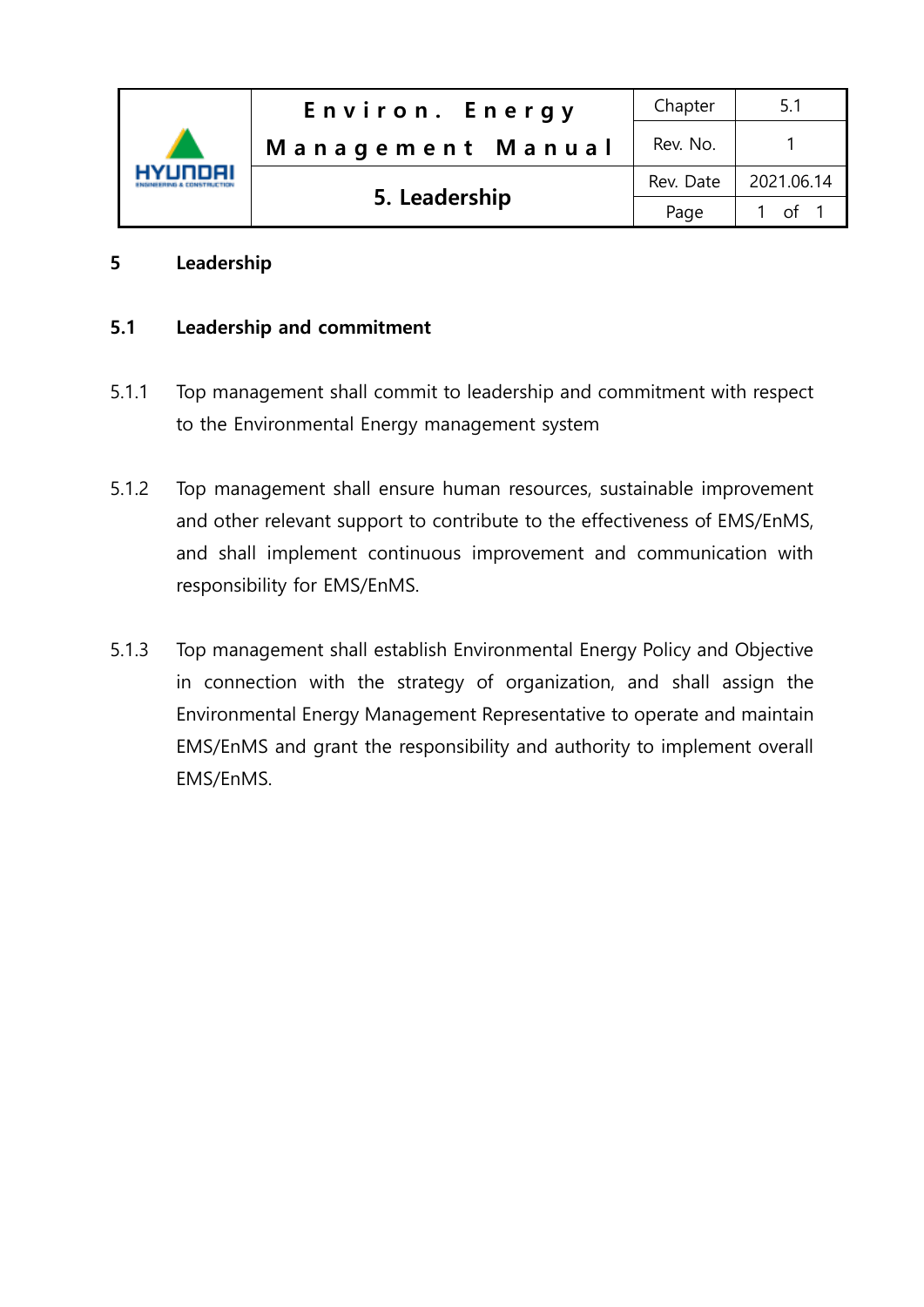

## 5.2 Policy

- 5.2.1 Top management shall commit direction and management principles of Environmental Energy through environmental energy policy.
- 5.2.2 Environmental Energy Policy shall include as blow
- 5.2.2.1 Includes savings, use of energy, energy efficiency, resources and energy, as well as characteristics, size, environmental impact, and GHG reduction of our activities, products and services.
- 5.2.2.2 Includes the use of sustainable resources, the mitigation and adaptation of climate change, the commitment to continuous improvement, including biodiversity and ecosystems, and the commitment to pollution prevention.
- 5.2.2.3 Includes the commitment to compliance with Environmental Energy law, regulation, and requirement
- 5.2.3 Environmental Energy policy shall revise in those case when the company's vision and management strategy and goals are changed, established goals are met, and the needs of customers and stakeholders are materially changed.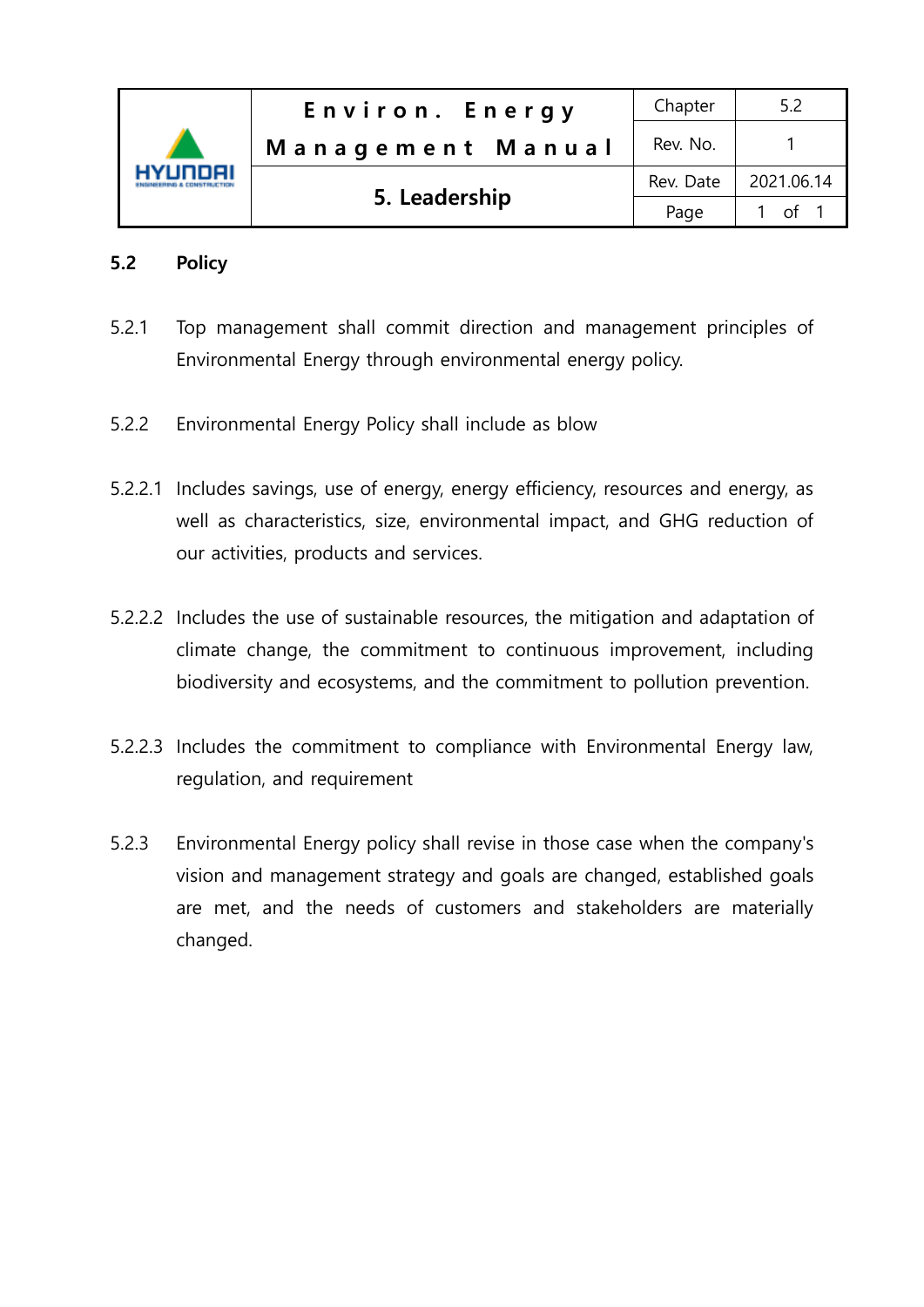| <b>HYUNDAI</b> | Environ. Energy   | Chapter   | 5.3         |
|----------------|-------------------|-----------|-------------|
|                | Management Manual | Rev. No.  |             |
|                | 5. Leadership     | Rev. Date | 2021.06.14  |
|                |                   | Page      | $\int$ of 4 |

# 5.3 Organizational roles, responsibilities and authorities

- 5.3.1 Top management
	- 1) Establishment of management strategies and vision
	- 2) Final approval of business planning and major businesses
	- 3) Establishment of Environmental Energy policy and objective
	- 4) Ensuring operation of EMS/EnMS
	- 5) Review on the overall Environmental Energy management
	- 6) Delegation of implementation and maintenance duties of the EMS/EnMS
	- to Environmental Energy Management Representative
- 5.3.2 Head of (Building Works, Civil, Plan) Division
	- 1) Establishment and implementation of business strategies
	- 2) HR Planning (Evaluation, Promotion, Rearrangement)
	- 3) Compilation of the budget and cost (Profitability) control
	- 4) Business planning for the next-generation growth
	- 5) Review the total project risk and decision of the bidding.
	- 6) Claim & Technical support, operation etc.
- 5.3.3 Head of Global Marketing Division
	- 1) Establishment of strategies and marketing to win the contract
	- 2) Management of domestic and overseas branch
	- 3) Management of Development work
- 5.3.4 CFO(Chief Finance Officer)
	- 1) Management of the budget
	- 2) Deliberation of order receiving
	- 3) Financial management
	- 4) Assessment of completed project
	- 5) Establishment of direction and managing sustainability and ESG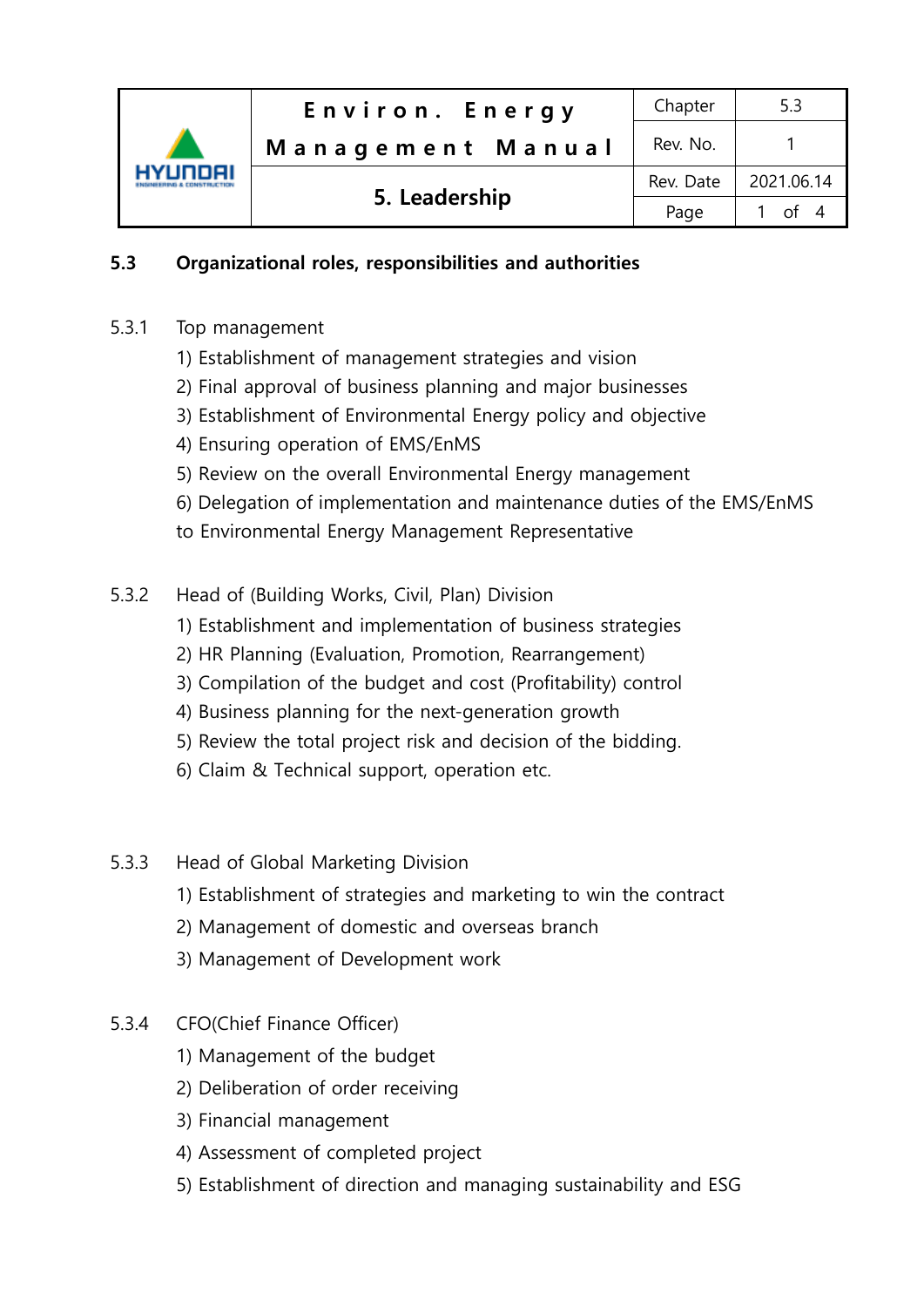| 7 INNEIL | Environ. Energy   | Chapter   | 5.3        |
|----------|-------------------|-----------|------------|
|          | Management Manual | Rev. No.  |            |
|          | 5. Leadership     | Rev. Date | 2021.06.14 |
|          |                   | Page      | 2 of 4     |

- 5.3.5 Head of Procurement Division
	- 1) Management, selection and registration of construction subcontractors

2) Management, selection, registration and expediting of procurement subcontractors

- 3) Purchase and procurement green materials
- 5.3.6 Head of Management & Administration Division
	- 1) Human resources planning
	- 2) Welfare & general affairs
	- 3) Education & Training
	- 4) IT Planning
	- 5) Environmental & energy management
- 5.3.7 Head of Research & Development Division
	- 1) Establishment of R&D strategy and operation
	- 2) Technical support
	- 3) Technique commercialization
- 5.3.8 Head of Planning Division
	- 1) Planning & Evaluation
	- 2) Strategy propulsion
	- 3) Coordination & Cooperation
- 5.3.9 Head of Quality Management Group (Environmental/Energy Management Representative)

1) Internal and external communication on Environmental Energy management issue

2) Establishment and revision the Environmental Energy management manual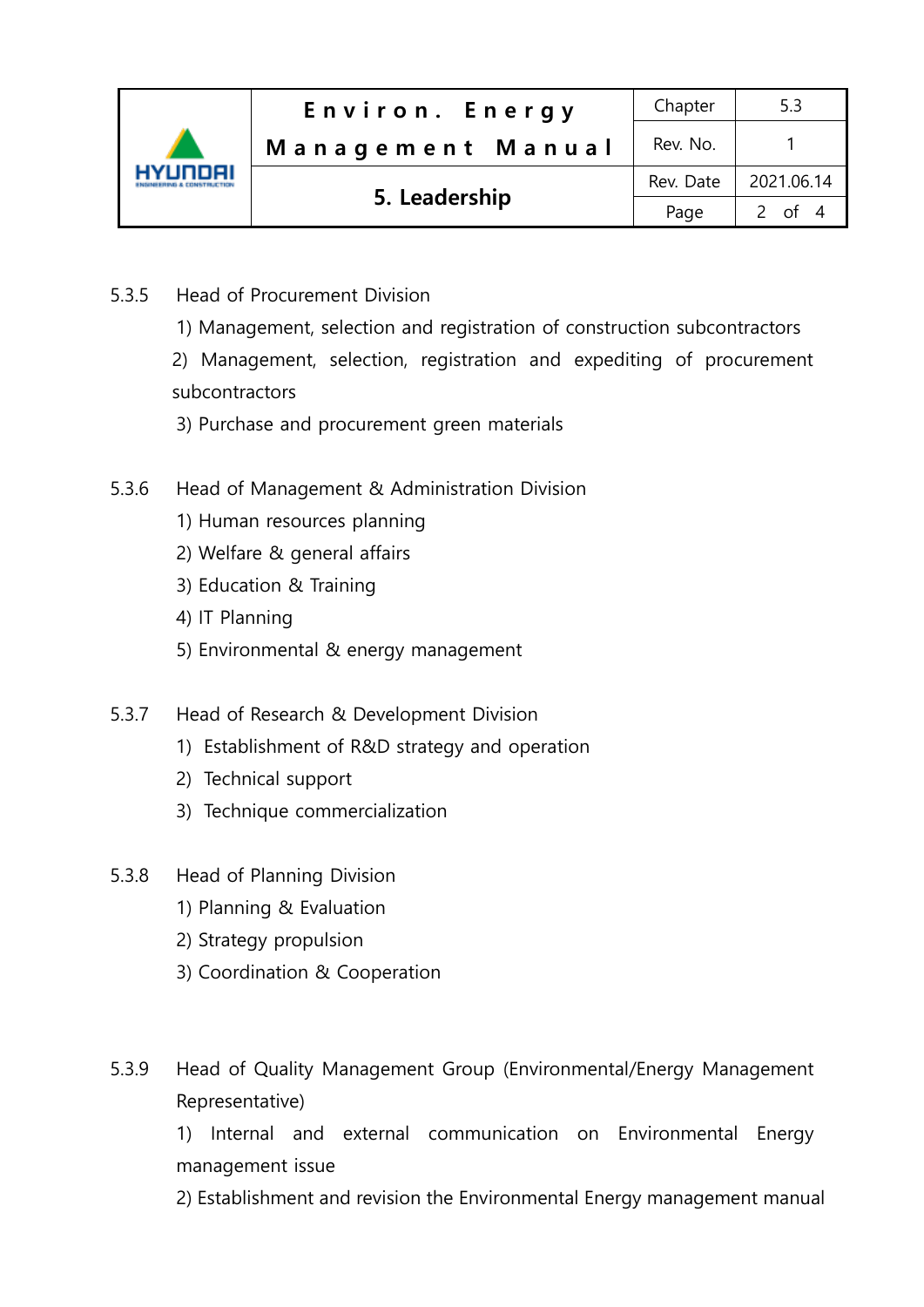| HYUNDAI | Environ. Energy   | Chapter   | 5.3        |
|---------|-------------------|-----------|------------|
|         | Management Manual | Rev. No.  |            |
|         | 5. Leadership     | Rev. Date | 2021.06.14 |
|         |                   | Page      | 3 of 4     |

- 3) Reporting the performance of EMS/EnMS and improvement to CEO
- 4) Internal audit and monitoring of the Environment Energy implementation
- 5) Supervision of external survey (Environment Energy/certification)
- 6) Internal audit in accordance with the contract requirements of projects
- 7) Determination of competence on EMS/EnMS works

# 5.3.10 Project Director

- 1) Composition & operation of an organization designed to execute a project
- 2) Control and support of project objectives

3) Decision on major project management issues such as sales, quality, schedule, profit and loss, problems, etc.

# 5.3.11 Project Manager

- 1) Establishment of the project Environmental Energy policy and objectives
- 2) Approval of the Project Environmental Energy Plan
- 3) Control of project evaluation index
- 4) Establishment and approval of core and special processes
- 5) Implementation of project quality management review
- 6) Measurement and monitoring of project process, products and service
- 7) Corrective actions on Environmental Energy audit findings
- 8) Supervision of compliance with Environmental Energy law and regulation

9) Management of Environmental Energy risk and opportunity (including Energy review, etc.)

10) Approval of competence in Environmental Energy operation (including education, communication, Emergency preparedness and response, etc.)

- 11) Reporting Environmental Energy problems to a Head of Division related
- 5.3.12 Project support team leader
	- 1) Overall management of the environment at a project
	- 2) Reporting on-site environmental management status, accident status, etc.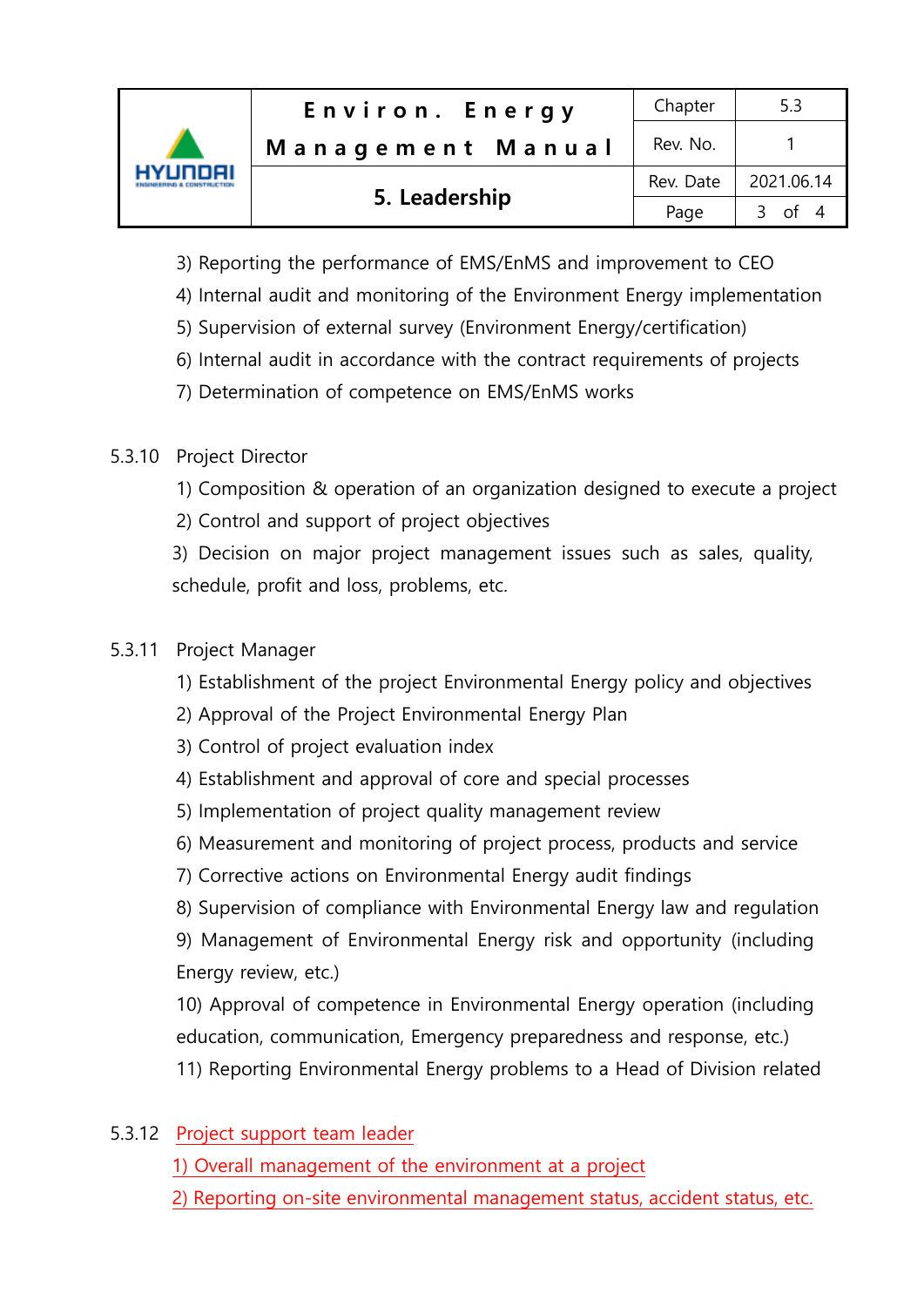| HYUNDAI | Environ. Energy   | Chapter   | 5.3                  |
|---------|-------------------|-----------|----------------------|
|         | Management Manual | Rev. No.  |                      |
|         | 5. Leadership     | Rev. Date | 2021.06.14           |
|         |                   | Page      | $\Delta$ of $\Delta$ |

3) Supporting and cooperating between departments

4) Designation and management of persons in charge of environmental role and response

# 5.3.13 Project support team

1) Authorization, Permission, complaint management

2) Project environmental inspection (Checklist inspection)

3) Construction Environ. Manage. - Waste (document, deduction, etc.)

4) Construction Environ. Manage. - Atmosphere (Wheel facility maintenance) 5) Construction Environ. Manage. - Water quality (personal sewage treatment facility, groundwater management)

# 5.3.14 Project management team

1) Construction Environ. Manage. - Waste (On-site waste management)

2) Construction Environ. Manage. - Noise (noise measurement, noise suppression facility operation)

3) Construction Environ. Manage. - Atmosphere (operation of dust control facilities such as wheel facilities and dustproof covers)

4) Construction Environ. Manage. - Water quality (operating water pollution prevention facilities, such as anti-mutility nets and bedding sites)

# 5.3.15 All representatives are responsible for implementation of works below

- 1) Approving and Making the Hyundai Management Standard
- 2) Setup, approval and implementation of work processes
- 3) Implementation and supervision of works as corporate standards
- 4) Self-review of Environmental Energy management
- 5.3.16 Omissions from or additions to the responsibility and authority as referred to in the above Paragraph 5.3.1 to 5.3.12 shall be specified in the Hyundai Environmental Energy Management Standard for Division/Sub-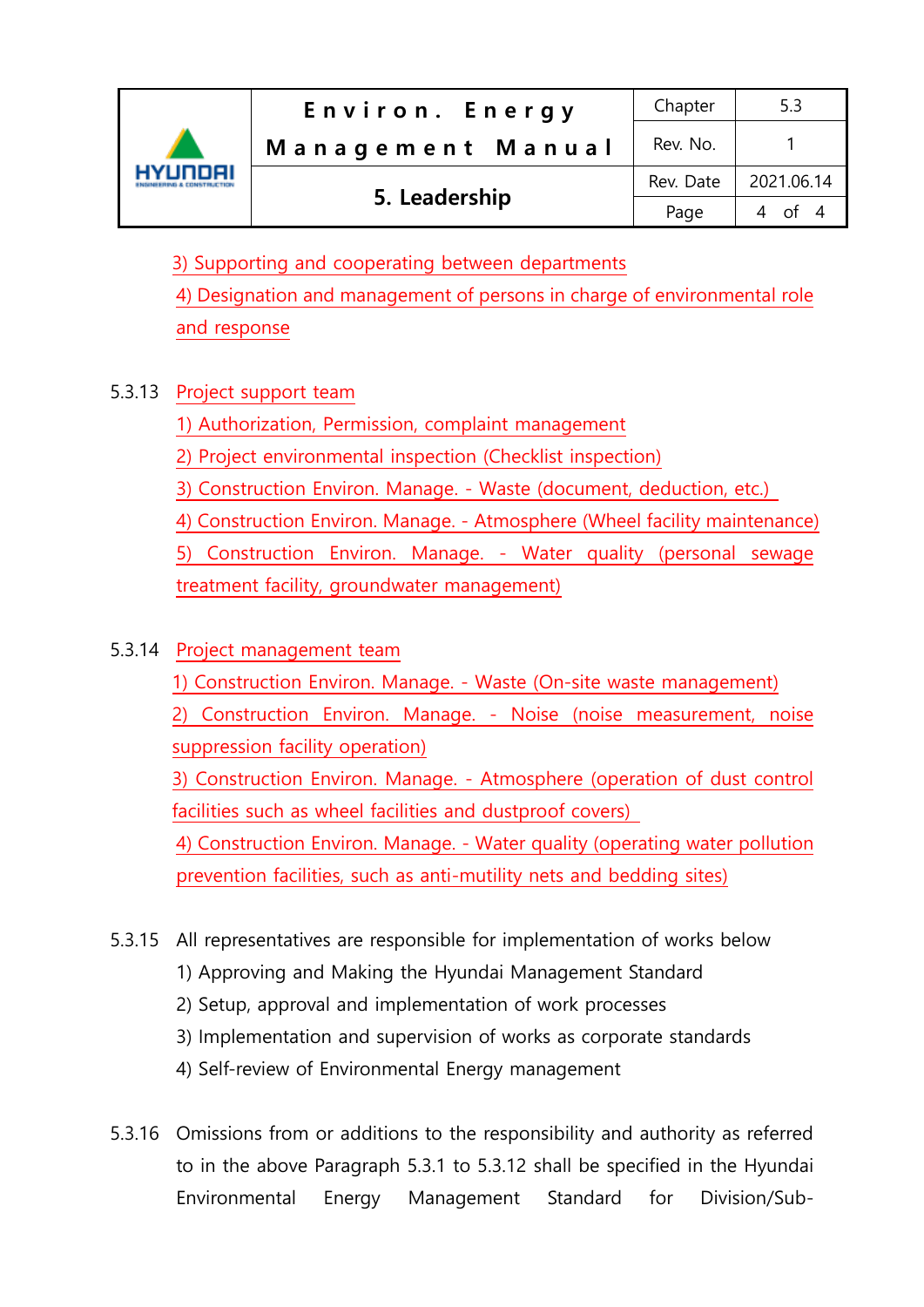

Division/Group or Project Environmental Energy Operation Plan for a project.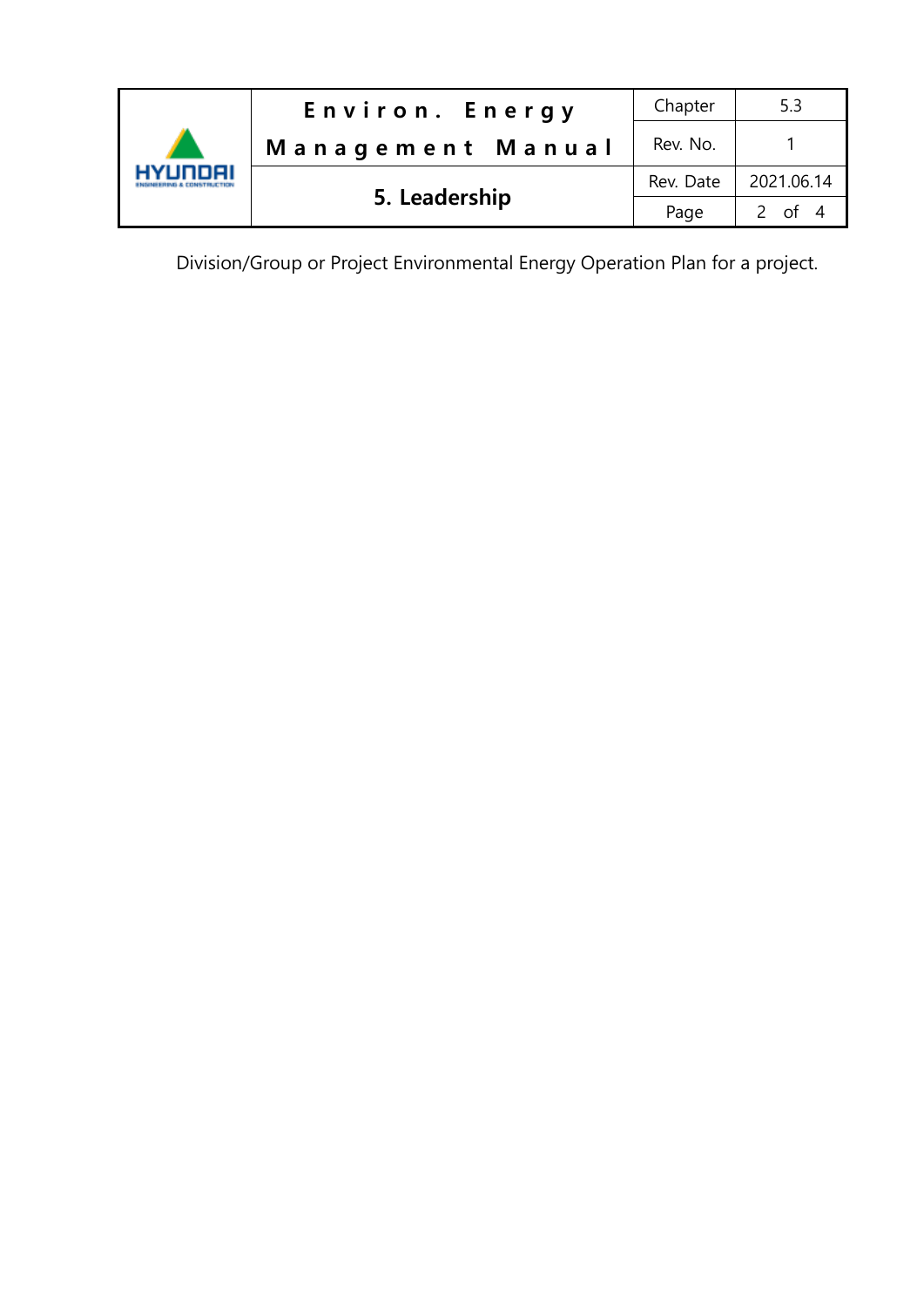| HYUNDAI | Environ. Energy   | Chapter   | 6.1         |
|---------|-------------------|-----------|-------------|
|         | Management Manual | Rev. No.  |             |
|         | 6. Planning       | Rev. Date | 2021.06.14  |
|         |                   | Page      | $\int$ of 2 |

## 6 Planning

## 6.1 Actions to address risks and opportunities

#### 6.1.1 General

- 6.1.1.1 The organization shall establish, implement and maintain the processes to meet requirements of the risk and opportunity management
- 6.1.1.2 Organizations shall identify and determine environmental aspects, compliance obligation, understanding the organization and its context (4.1), understanding the needs and expectations of interested parties (4.2), and other issues and requirements.
- 6.1.1.3 The environmental energy policy shall be consistent and the effectiveness shall be assessed for continuous improvement in environmental energy performance.
- 6.1.1.4 Organizations shall prevent or reduce undesirable consequences that affect the organizations, including the potential for external conditions.

#### 6.1.2 Environmental aspects

- 6.1.2.1 Within the defined scope of the environmental management system, the organization shall identify the environmental aspects of its activities, products and services that it can control and those that it can influence, and their associated environmental impacts, considering a life cycle perspective and shall establish management plans.
- 6.1.2.2 Projects shall identify Environmental Energy risk and opportunity for the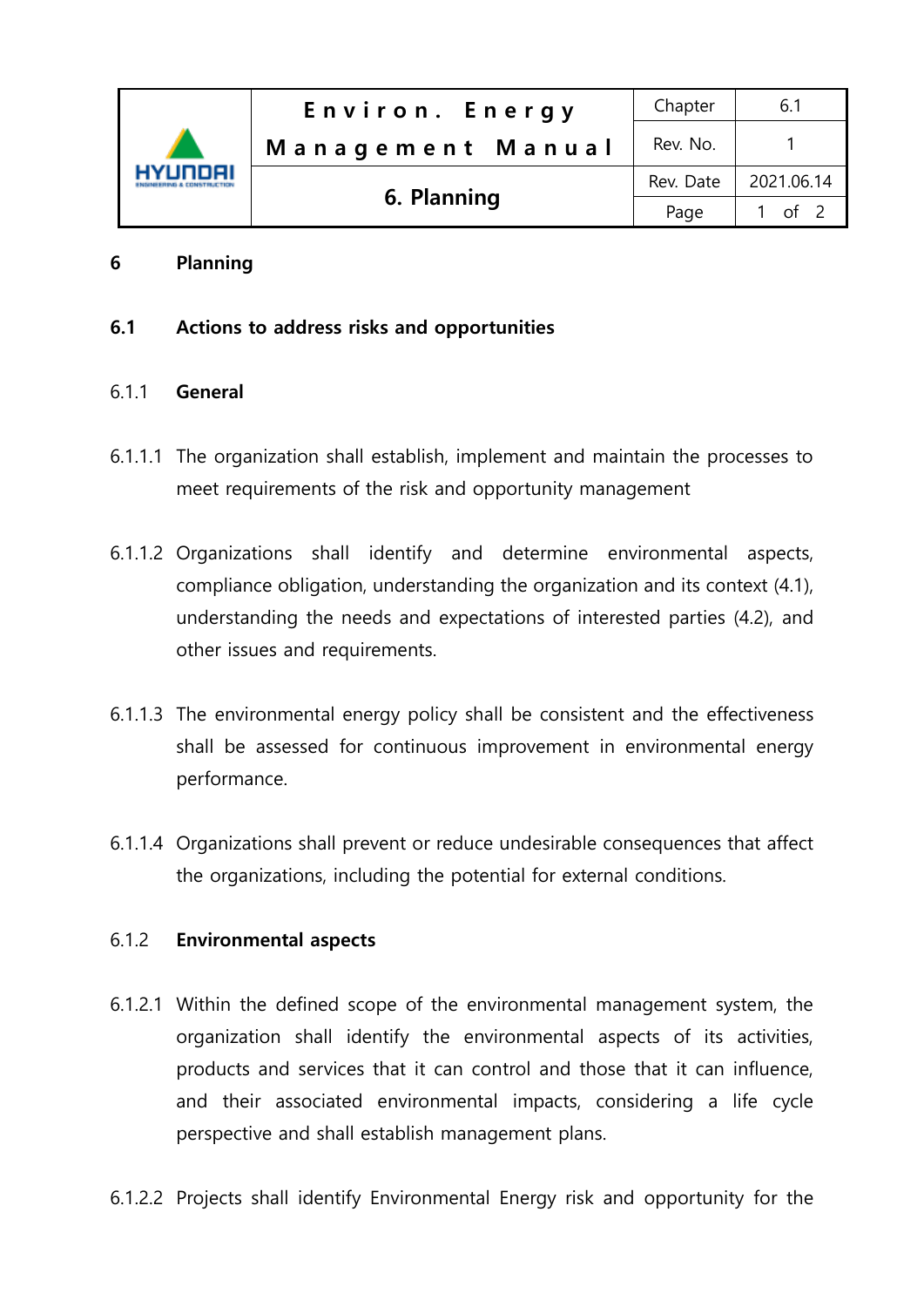| HYUNDAI | Environ. Energy   | Chapter   | 6.1        |
|---------|-------------------|-----------|------------|
|         | Management Manual | Rev. No.  |            |
|         | 6. Planning       | Rev. Date | 2021.06.14 |
|         |                   | Page      | 2 of 2     |

organization's activities, products, and services that can be managed and affect the project and shall establish a management plan.

- 6.1.2.3 Organizations shall determine significant environmental aspects based on the results of planned or newly established changes, new or revised environmental risks and opportunities, and environmental impact assessment and shall establish the plan to achieve significant environmental aspects
- 6.1.2.4 In the event of changes in Environmental Energy regulations, design changes, process changes, or changes in stakeholder requirements, the Environmental aspects of relevant parts shall be revised and then an Environmental impact assessment and significant environmental aspects shall also be revised

## 6.1.3 Compliance obligations

- 6.1.3.1 Organizations shall identify and determine compliance obligations related to its organizations and shall periodically check the compliance obligations so that can be continuously implemented, maintained, managed.
- 6.1.3.2 All employees shall be required to work in compliance with the obligations and other requirement related to Environmental Energy

#### 6.1.4 Related documents

- 1) Environmental Energy Risk and Opportunity Identification Regulation
- 2) Establishment of environmental significant aspects management plan Regulation
- 3) Environmental Energy Obligation Management Regulation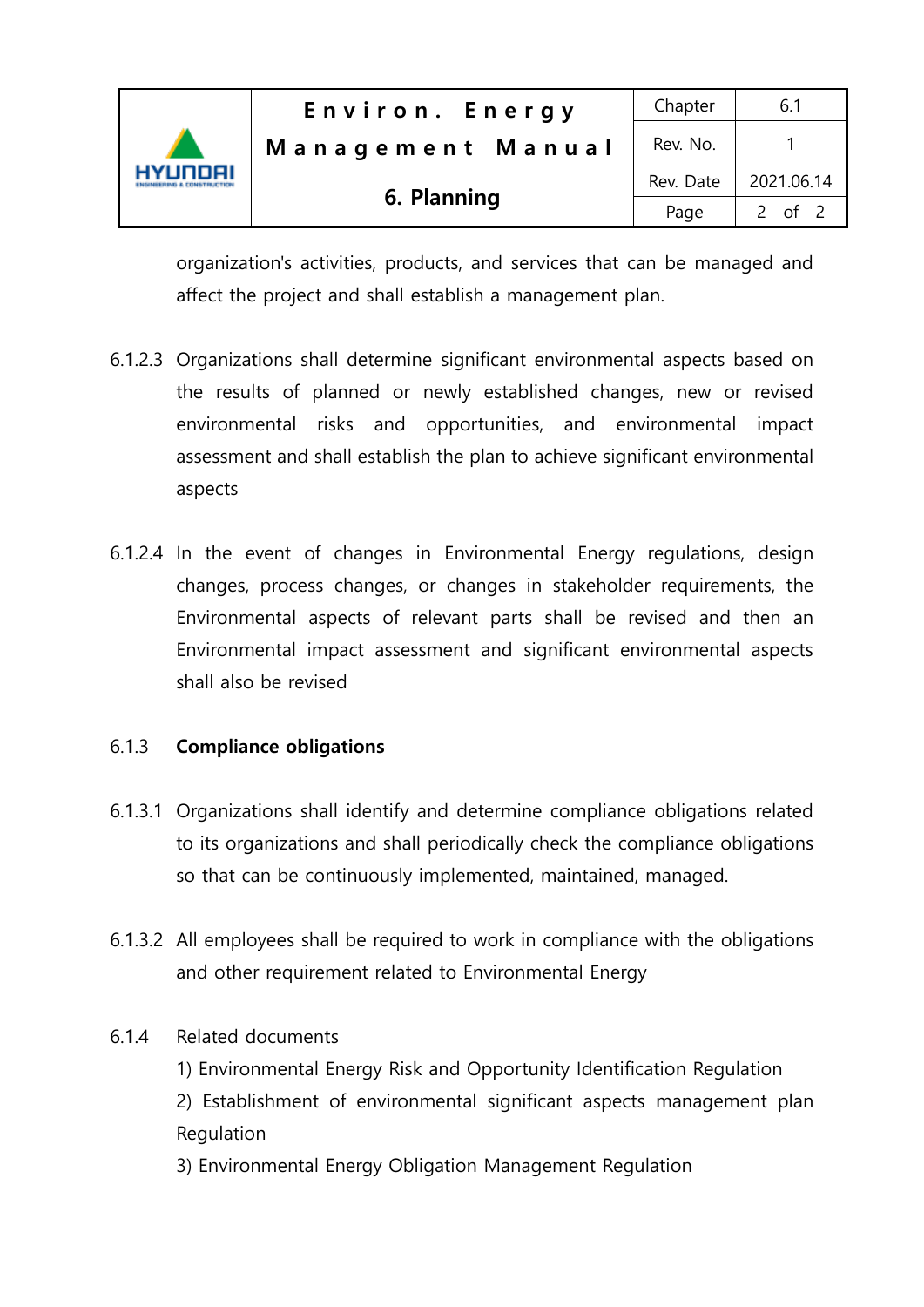

## 6.2 Environmental Energy Objectives and planning to achieve them

#### 6.2.1 Environmental objective

- 6.2.1.1 Organizations shall establish Environmental Energy objectives taking into account the company policy and objective, the project policy, and associated compliance obligations.
- 6.2.1.2 The Environmental objective shall be revised as necessary to reflect activities, products, service or changes in the operating conditions of the organization

#### 6.2.2 Planning action to achieve environmental objective

- 6.2.2.1 Organizations shall establish the planning action to achieve Environmental objective taking into account significant Environmental aspects, associated compliance obligations, and risk and opportunity.
- 6.2.2.2 Organizations shall identify and implement the requirements, resources, responsibilities, deadlines, and monitoring indicators for the planning action to achieve Environmental objective.
- 6.2.2.3 The planning action to achieve environmental objective shall be prepared and developed taking into account the contract conditions, site conditions, and regional characteristics of the site, and shall be able to reflect changes in the operating conditions of the activity, product, service or organization.
- 6.2.2.4 The planning action to achieve environmental objective shall be established as quantitatively as possible and achievement should be established and managed to enable evaluation.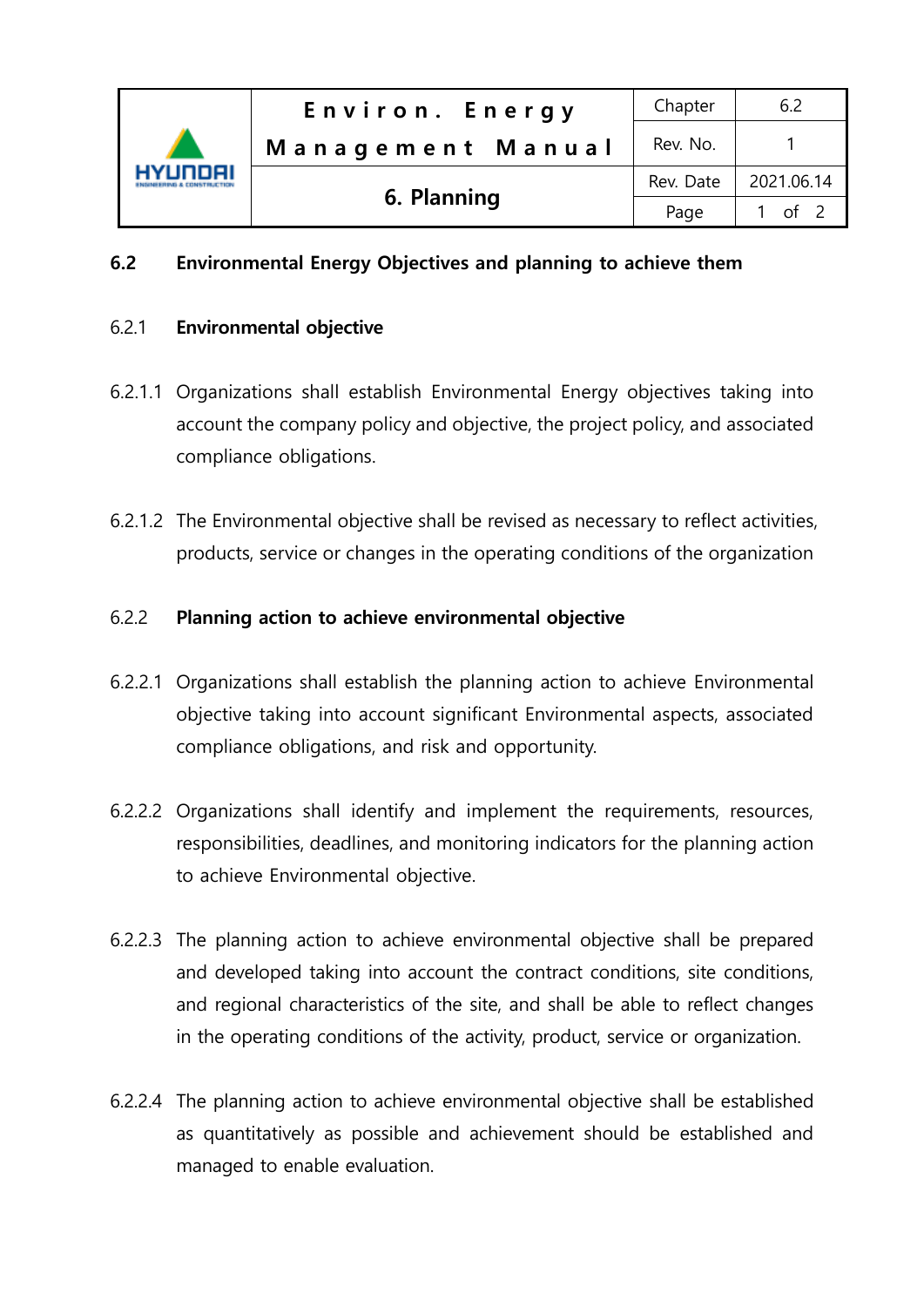

- 6.2.3 Related documents
	- 1) Establishment of Environmental Energy Management Plan Regulation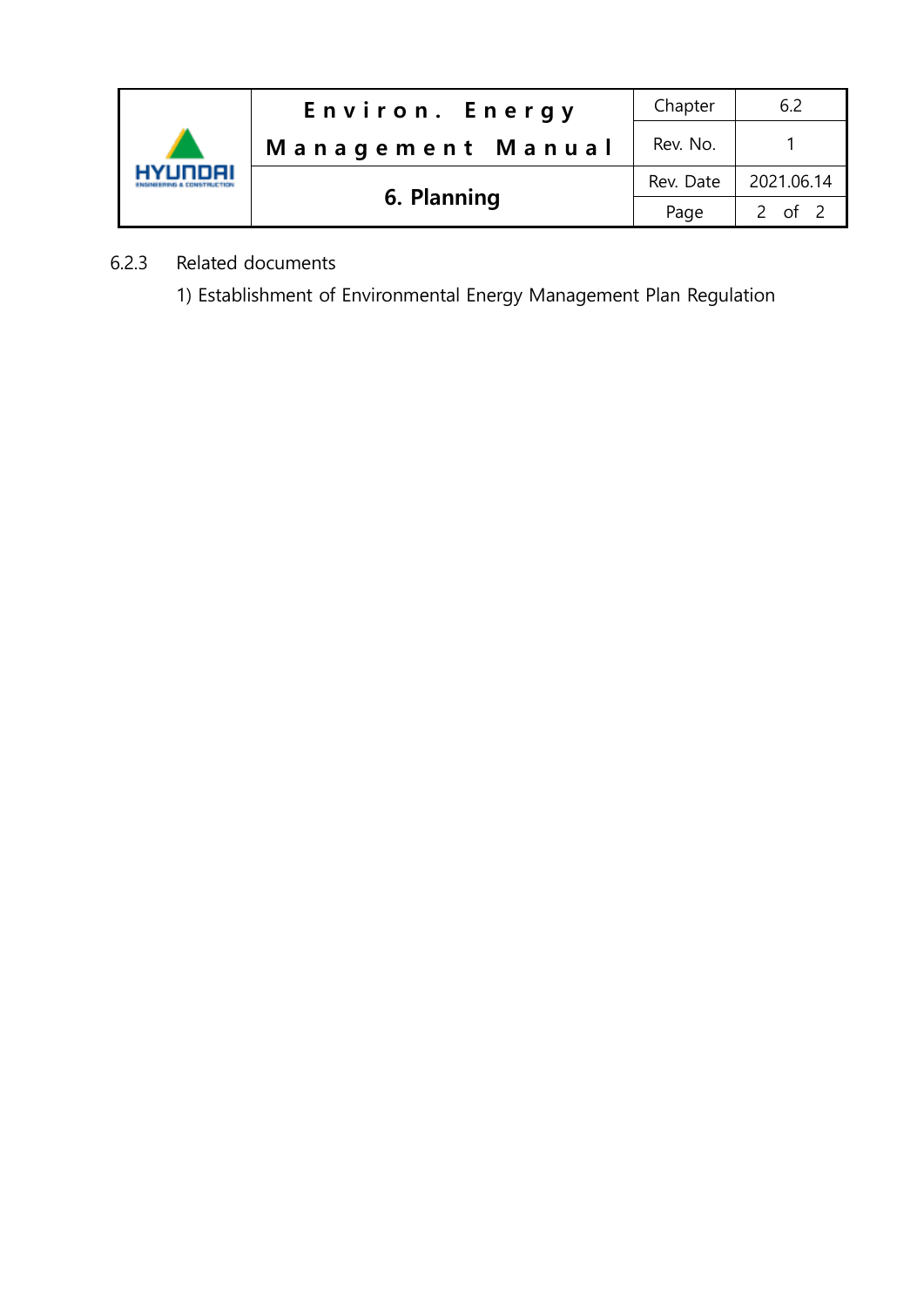| vi innai | Environ. Energy   | Chapter   | 6.3        |
|----------|-------------------|-----------|------------|
|          | Management Manual | Rev. No.  |            |
|          |                   | Rev. Date | 2021.06.14 |
|          | 6. Planning       | Page      |            |

## 6.3 Energy review, performance indicator, baseline

- 6.3.1 Organizations shall evaluate and identity energy usage for products, activities, work, support, and services, and shall determine the significant energy use to improve energy performance.
- 6.3.2 Projects responsible for energy review and assessment shall identify the energy review related to activities within the work scope and shall establish a management plan for the significant energy use.
- 6.3.3 In consideration of the specificity of the construction industry, energy baseline is considered to be implemented when the energy review is carried out.
- 6.3.4 The significant energy use shall be determined based on the result of an energy review and shall be maintained latest documented information.
- 6.3.5 Organizations shall determine measureable and appropriate energy performance and shall monitoring. Organizations shall enable to demonstrate energy performance improvement.
- 6.3.6 In the event of changes in energy-related laws, design changes, process changes, or changes in stakeholder requirements, the energy review for that part shall be revised.

#### 6.3.7 Related documents

- 1) Environmental Energy Management Plan Regulation
- 2) Greenhouse Gases and Energy Management Regulation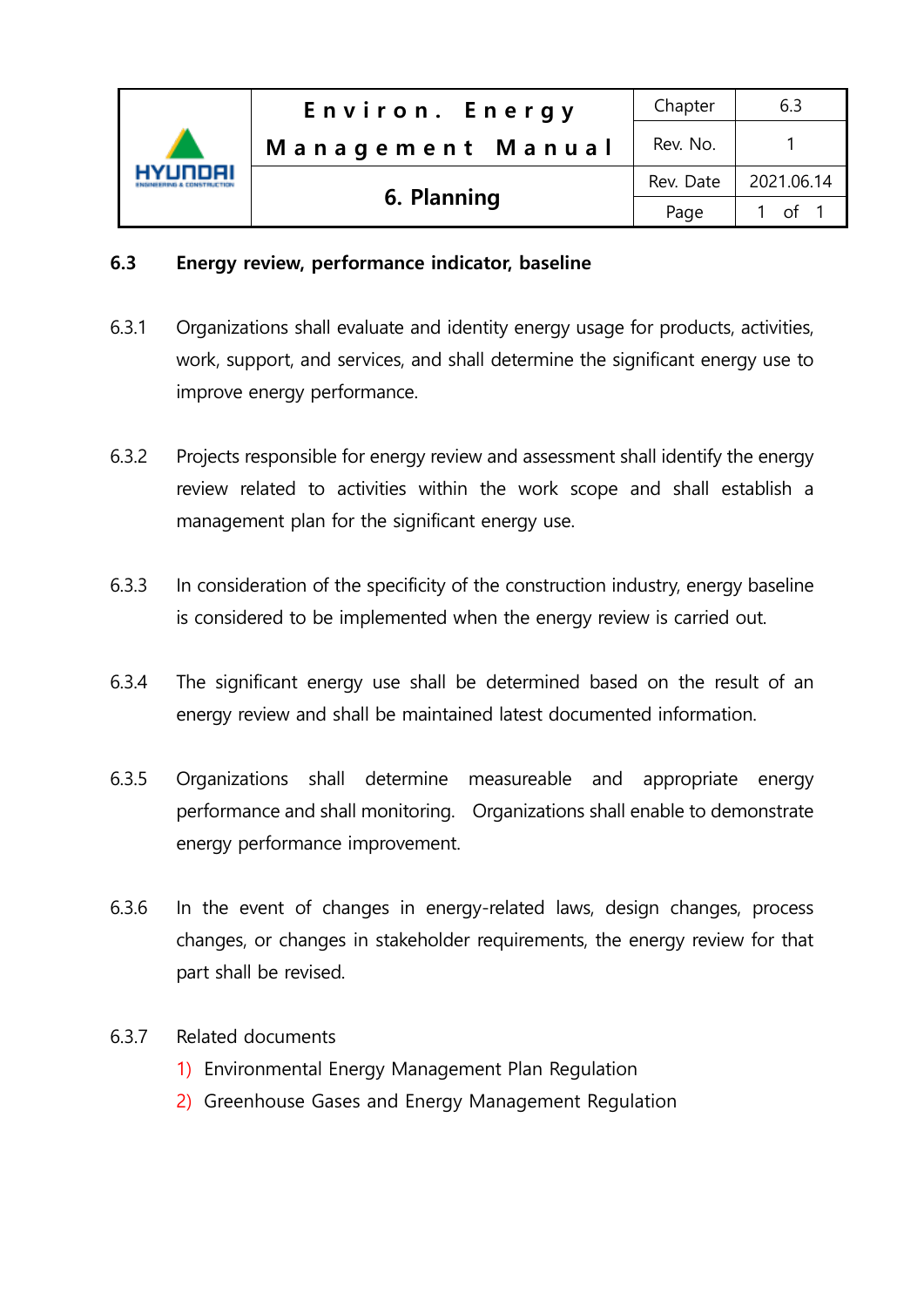| HYLINNAI | Environ. Energy   | Chapter   | 6.4        |
|----------|-------------------|-----------|------------|
|          | Management Manual | Rev. No.  |            |
|          |                   | Rev. Date | 2021.06.14 |
|          | 6. Planning       | Page      |            |

# 6.4 Planning for collection of energy data

- 6.4.1 Energy consumption that directly affects energy performance shall be measured or energy consumption calculated by collecting activity data.
- 6.4.2 Plans for collecting energy data shall include collection cycles, collection methods, and measurement targets.
- 6.4.3 Devices for collecting energy data shall be accurate and repeatable.
- 6.4.4 Related documents
	- 1) Environmental Energy Monitoring and Measurement Management Regulation
	- 2) Greenhouse Gases and Energy Management Regulation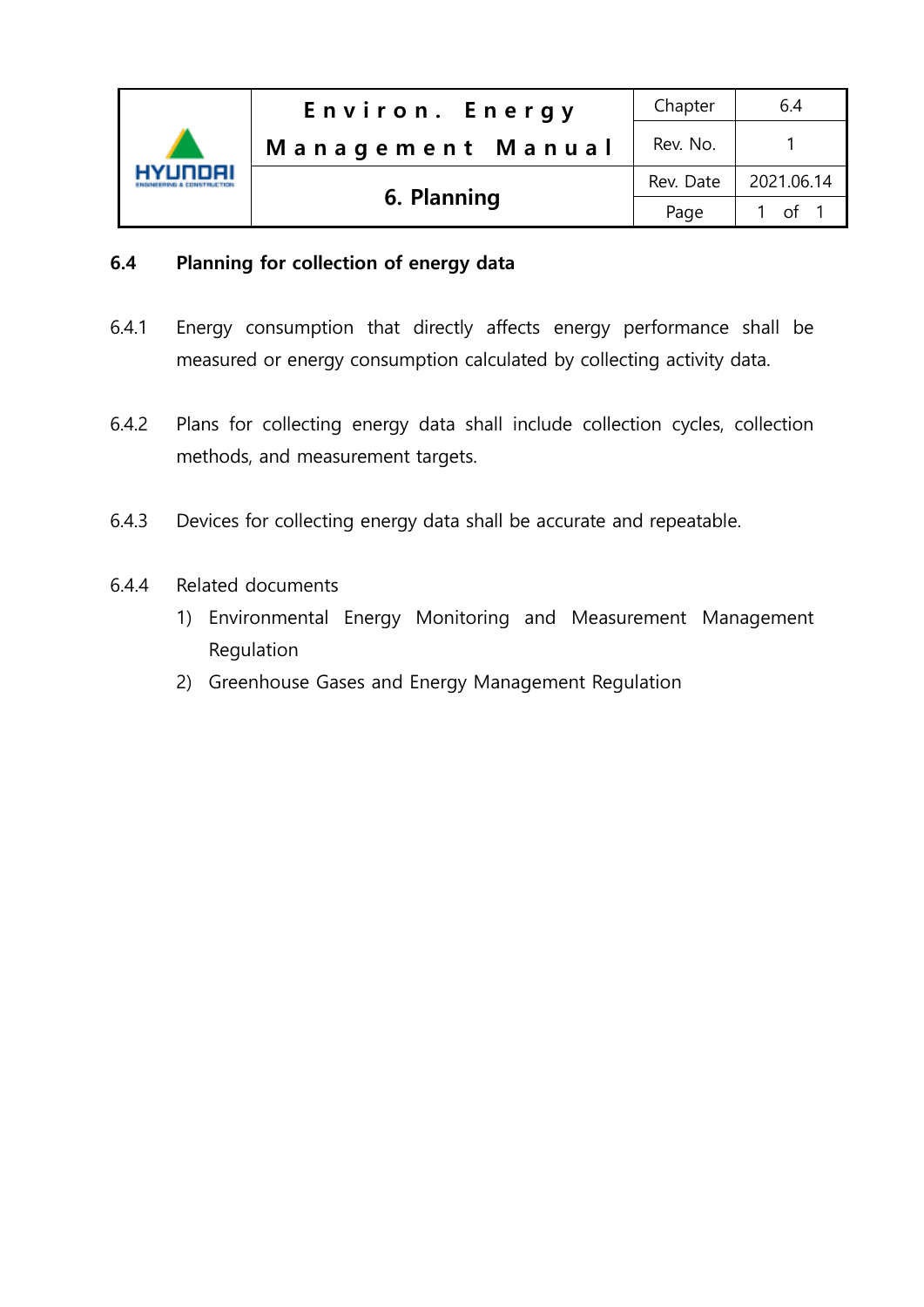| HYLINNAI | Environ. Energy   | Chapter   |            |
|----------|-------------------|-----------|------------|
|          | Management Manual | Rev. No.  |            |
|          |                   | Rev. Date | 2021.06.14 |
|          | 7. Support        | Page      | $\cap$ f   |

## 7 support

## 7.1 Resources

- 7.1.1 Organizations shall clarify the roll and responsibility of all employees related to Environment and Energy and shall determine and provide the necessary resources for implementation, maintenance, and continuous improvement.
- 7.1.2 Top management shall ensure that the personnel responsible for the EMS/EnMS are supported with the necessary resources and shall provide them human and material resources.
- 7.1.3 Resources shall include human, natural, infrastructure, technical and financial resources.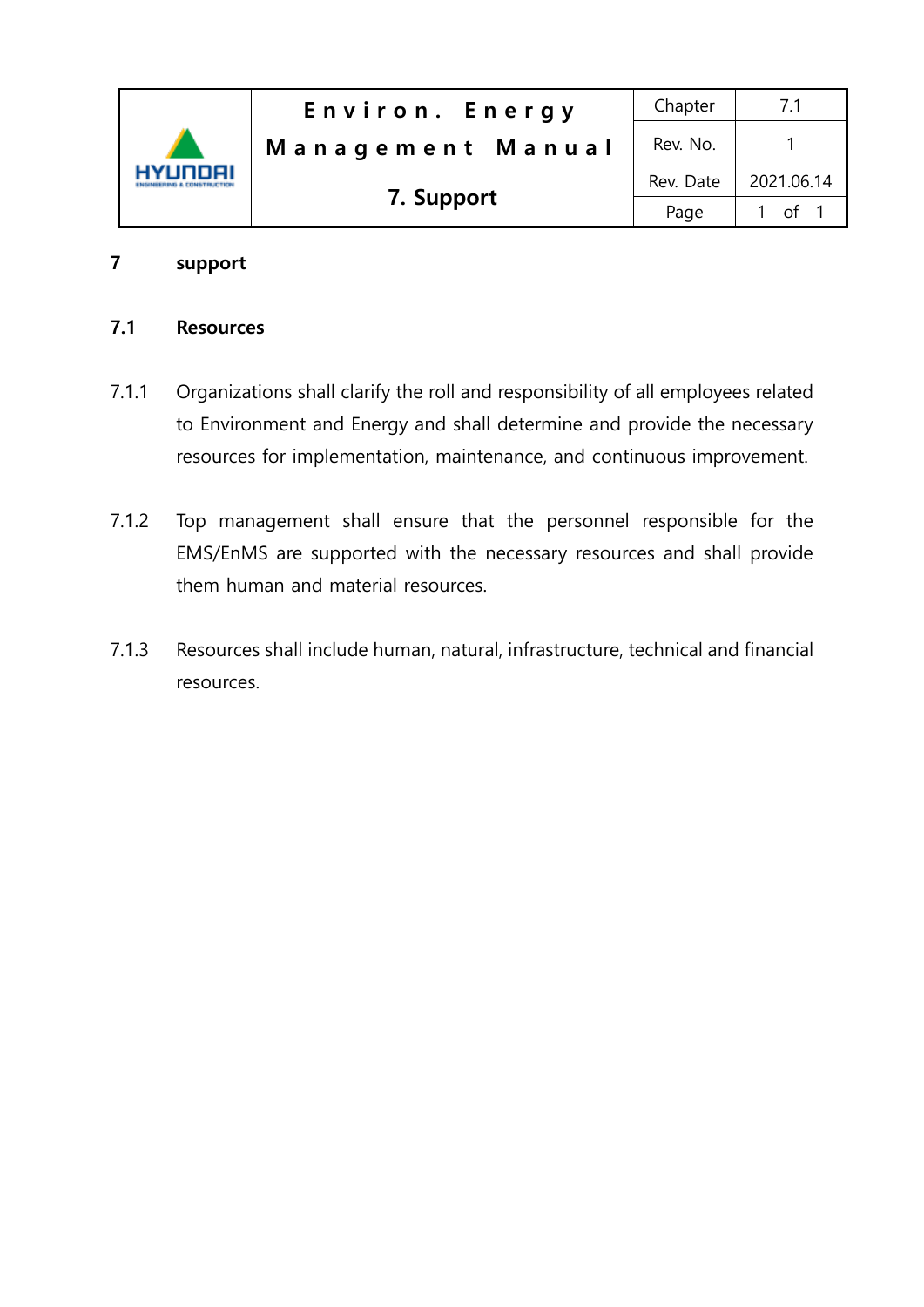| IVI INNAI | Environ. Energy   | Chapter   |            |
|-----------|-------------------|-----------|------------|
|           | Management Manual | Rev. No.  |            |
|           | 7. Support        | Rev. Date | 2021.06.14 |
|           |                   | Page      | of .       |

## 7.2 Competence

- 7.2.1 Organizations shall ensure competence themselves by that all employees are aware of EMS/EnMS requirements, and by that key persons responsible for EMS/EnMS are trained and educated.
- 7.2.2 Organizations shall ensure that employees responsible for influence of Environmental Energy performance and compliance obligation are competence.
- 7.2.3 Employees performing work that may affect the Environment Energy shall ensure that they are competent to perform the work based on their academic background, qualifications, training, or career experience.

## 7.2.4 Related documents

- 1) Environmental Energy Education and Training Regulation
- 2) Environmental Internal Audit Regulation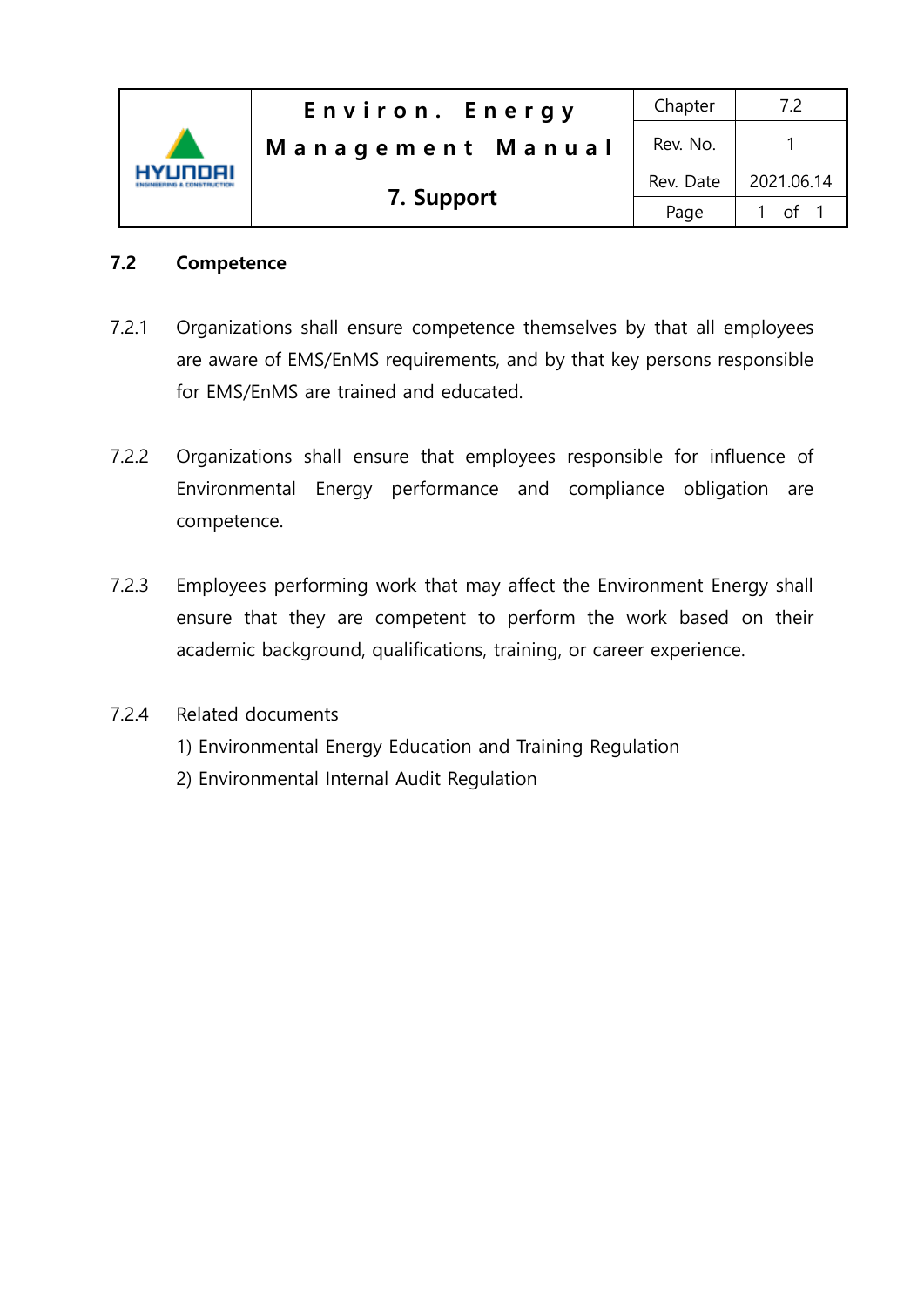| HYLINNAI | Environ. Energy   | Chapter   |            |
|----------|-------------------|-----------|------------|
|          | Management Manual | Rev. No.  |            |
|          | 7. Support        | Rev. Date | 2021.06.14 |
|          |                   | Page      | $\int$ 1   |

## 7.3 Awareness

- 7.3.1 The organization shall ensure that employees are aware of Environmental Energy policy, Environmental aspects, Environmental performance, Positive and negative consequences of non-compliance with obligation and EMS/EnMS, and last their Contribution on those.
- 7.3.2 Employees shall be aware of the effectiveness of improved Environmental performance on EMS/EnMS.
- 7.3.3 Related documents 1) Environmental Energy Education and Training Regulation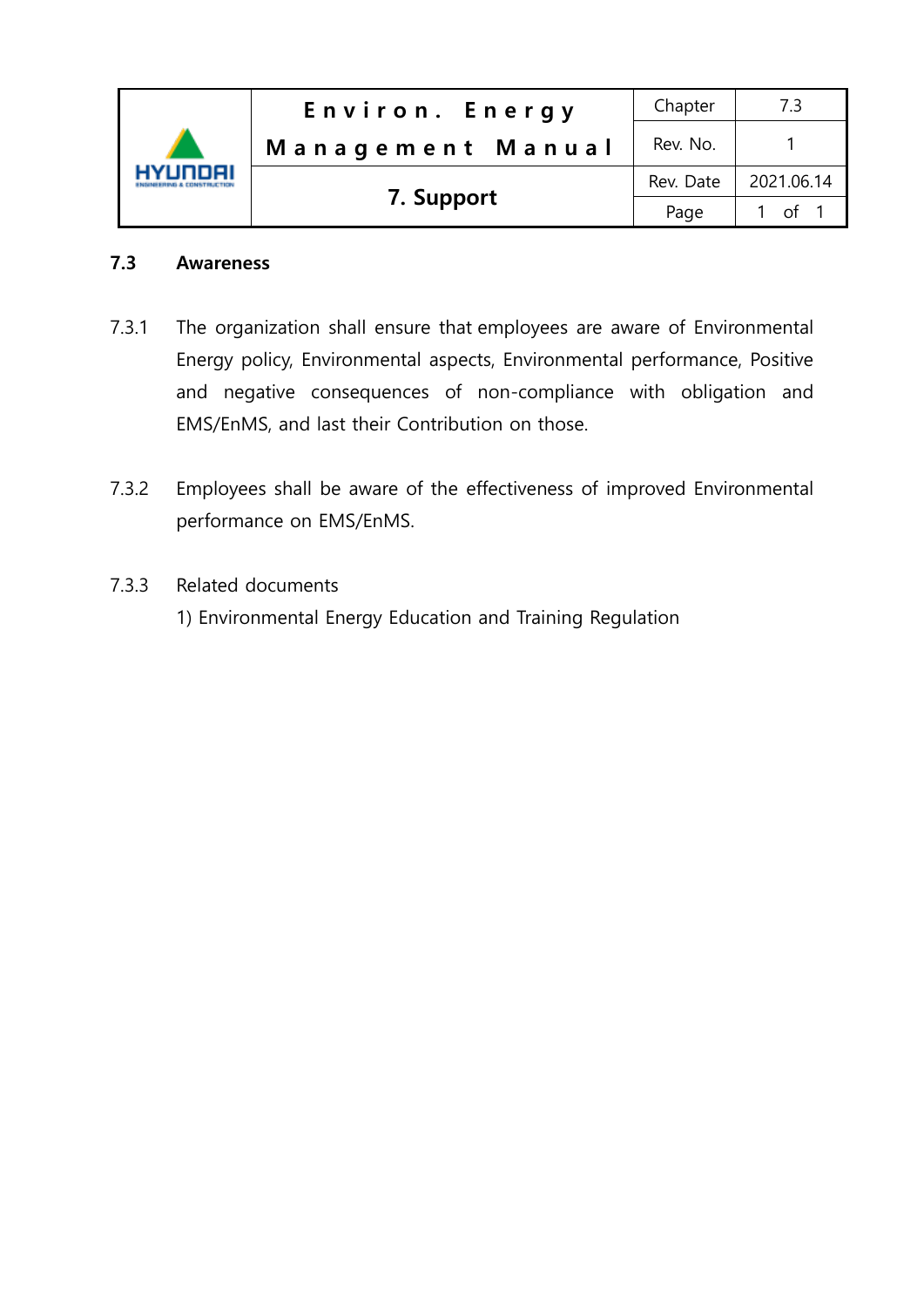| VI INNEIL | Environ. Energy   | Chapter   | 7.4         |
|-----------|-------------------|-----------|-------------|
|           | Management Manual | Rev. No.  |             |
|           |                   | Rev. Date | 2021.06.14  |
|           | 7. Support        | Page      | $\int$ of 2 |

## 7.4 Communication

#### 741 General

- 7.4.1.1 Organizations shall establish and implement a process for internal and external communications relevant to the EMS/EnMS.
- 7.4.1.2 Communication shall include topics, targets, when, when, how and etc.
- 7.4.1.3 Communication shall be transparent and appropriate on the basis of fact and shall be easily understandable by stakeholders.
- 7.4.1.4 Communication shall be carried out in accordance with the system, and shall be recorded.

#### 7.4.2 Internal communication

- 7.4.2.1 When internal and external information and requirements related to the environmental energy management system are received, they shall be communicated to the relevant departments.
- 7.4.2.2 The Environmental Energy management representative and project managers shall communicate Environmental Energy related obligations, Environmental Energy incidents / complaints with their employees as necessary.

#### 7.4.3 External communication

7.4.3.1 Organizations shall communicate information related to Environmental Energy with stakeholders in accordance with the communication process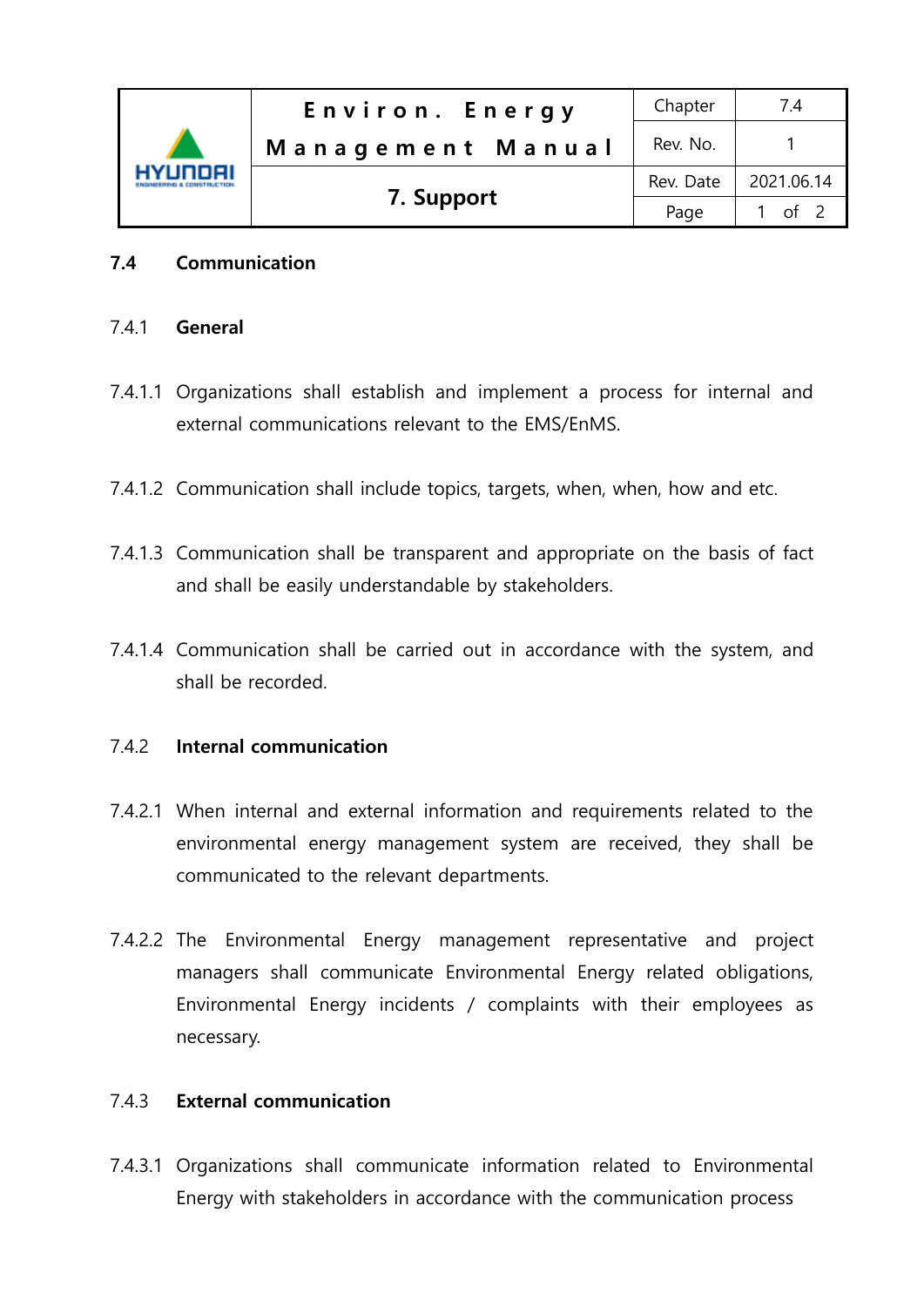|         | Environ. Energy   | Chapter   | 7.4        |
|---------|-------------------|-----------|------------|
|         | Management Manual | Rev. No.  |            |
| 7 INNAI |                   | Rev. Date | 2021.06.14 |
|         | 7. Support        | Page      | 2 of 2     |

- 7.4.3.2 All divisions and projects report to Environmental Energy management representative about Environmental Energy incident and complains affecting its performances
- 7.4.4 Related document
	- 1) Environmental Energy Communication Regulation
	- 2) Environmental Energy Communication Process
	- 3) Environmental Accident Reporting Process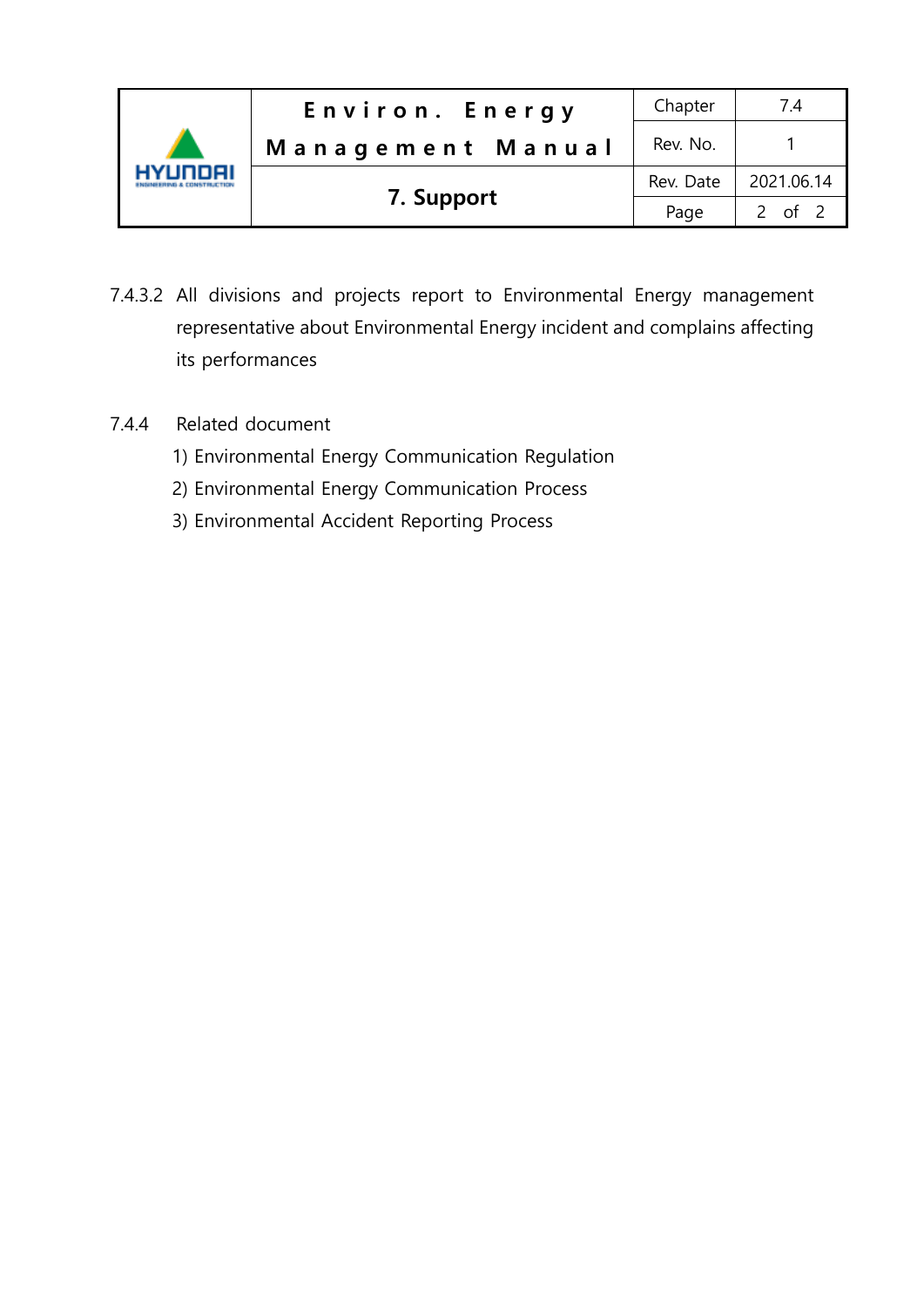

## 7.5 Documented information

#### 7.5.1 General

- 7.5.1.1 Documents relevant to Environmental Energy management shall be prepared in consideration of the requirements of ISO 14001 and ISO 50001, and the related laws.
- 7.5.1.2 The Environmental Energy Management Manual shall describe Environmental Energy contents and their interrelationships, and provide the direction for related documentation.
- 7.5.1.3 Regulations and instructions is documents defining the role and responsibility for implementing Environmental Energy Management, the method of carrying out the work, and the working relationship within the organization in accordance with the requirements described in the manual.
- 7.5.1.4 Environmental Energy Process is documents defining systems such as detailed procedures, implementation methods, and standards for performance to understand and implement Environmental Energy works.

#### 7.5.2 Creating and updating

- 7.5.2.1 Environmental Energy manual, regulations, instructions shall be revised by the group that has established it at first, and revision history shall be identified.
- 7.5.2.2 Documentation shall use the general form, the changes shall be identifiable and the revised document shall be approved.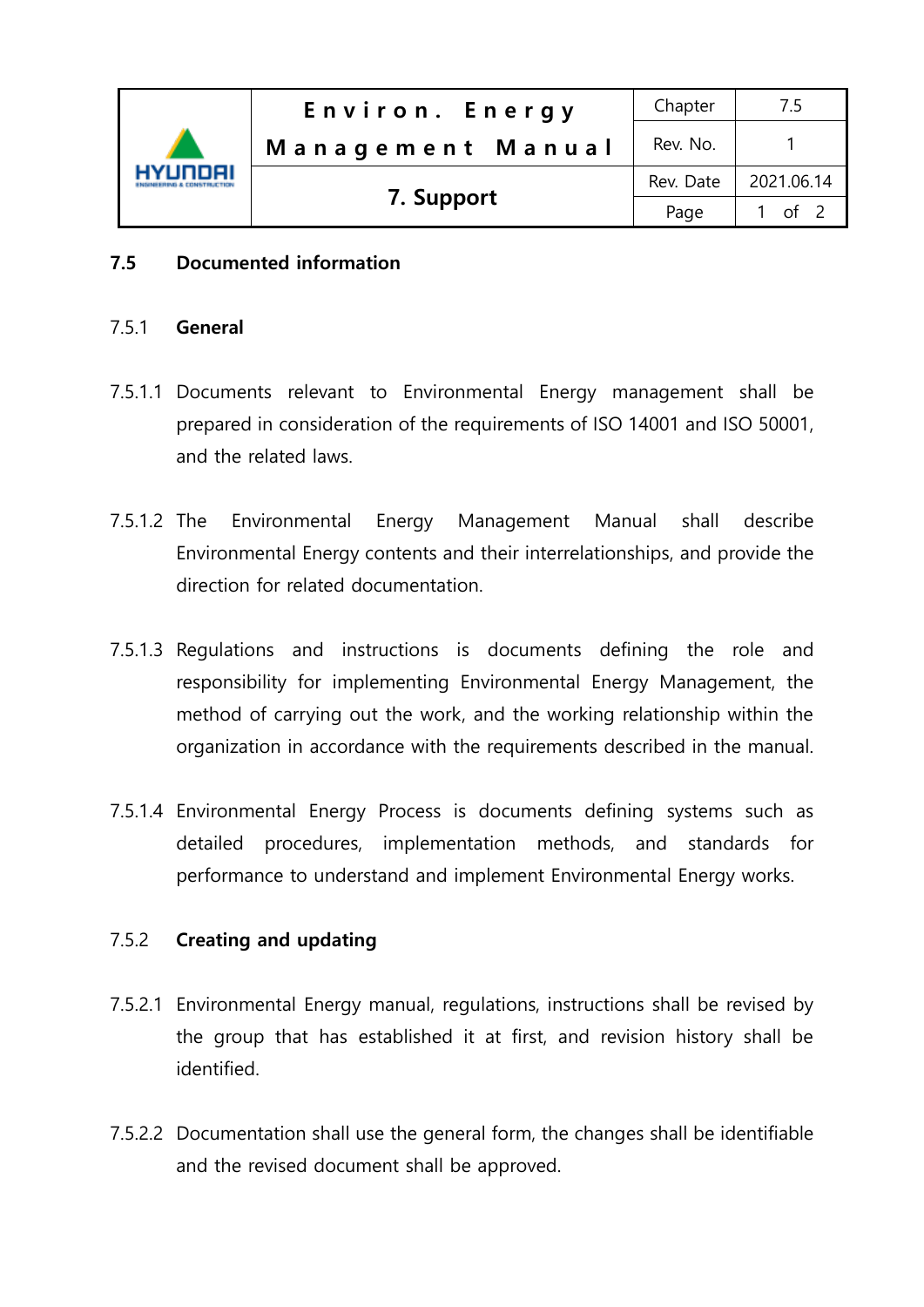| VIINNAI | Environ. Energy   | Chapter   |            |
|---------|-------------------|-----------|------------|
|         | Management Manual | Rev. No.  |            |
|         |                   | Rev. Date | 2021.06.14 |
|         | 7. Support        | Page      | 2 of $2$   |

7.5.2.3 Revised documents shall be destroyed or be identified to prevent the use of out dated documents

# 7.5.3 Control of documented Information

- 7.5.3.1 Documented information shall be established to be legible, identifiable, and traceable for relevant activities, products, and services
- 7.5.3.2 Documented information shall be stored and maintained to enable search without delay, and stored and preserved to prevent damage, deterioration, damage or loss.
- 7.5.3.3 Documented information shall be maintained by setting retention periods to reflect obligations
- 7.5.3.4 Documents shall be protected from leakage of confidential information, improper use, and documentation damage and customers or his representatives shall be able to access documented information if negotiated by contract.
- 7.5.3.5 Established and revised document shall be posted in the GOEP, and shall be maintained as current version at all time.

## 7.5.4 Related documents

1) Environmental Energy Record Management Regulation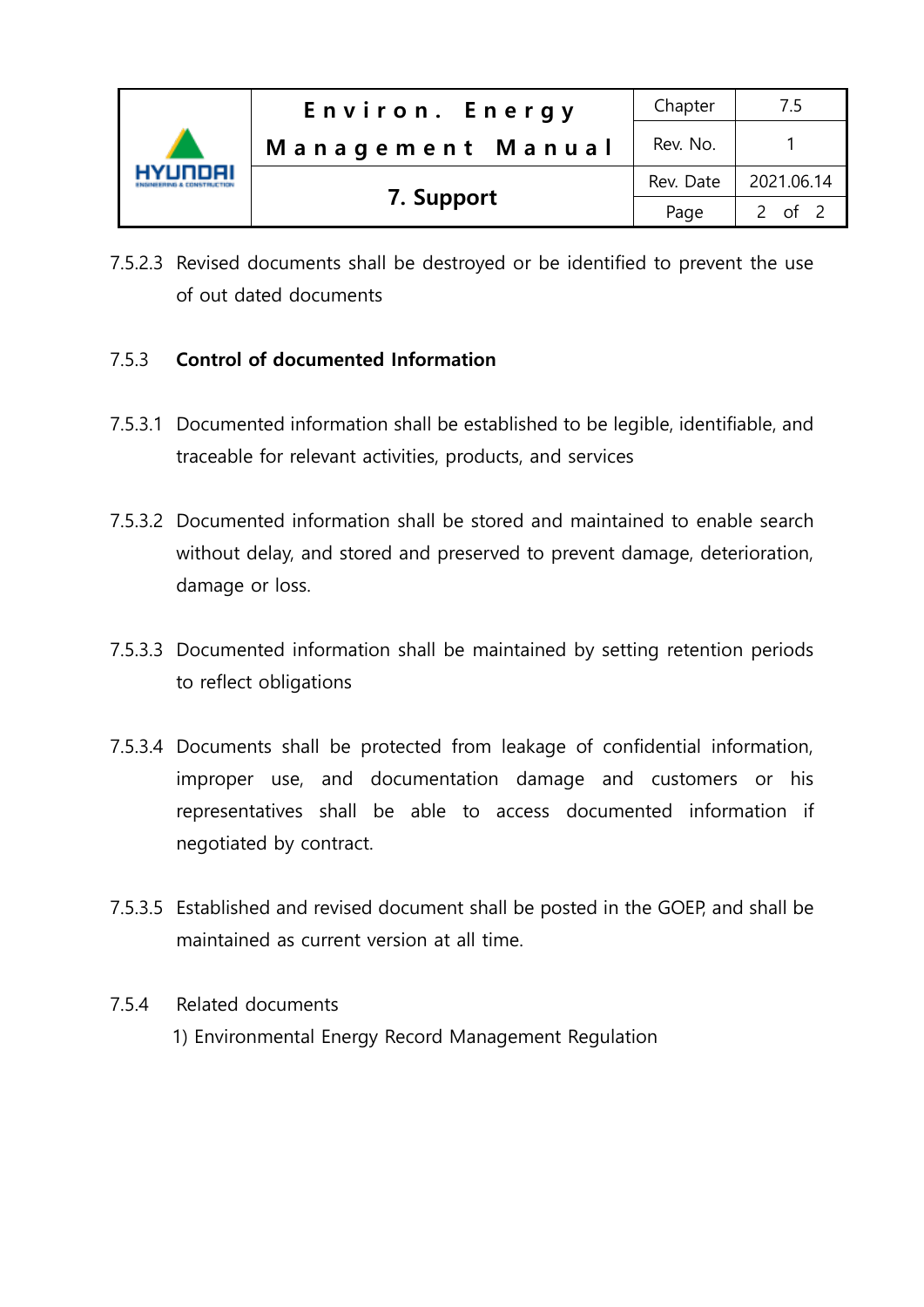

## 8 Operation

## 8.1 Operational planning and control

- 8.1.1 Organizations shall manage and maintain Environmental Energy related matters on projects to achieve Actions to address risks associated with threats and opportunities (6.1), and Environmental objectives and planning to achieve them (6.2).
- 8.1.2 Works related with sub-contractors such as materials, equipment, services, and out sourcing shall be implemented in accordance with their work procedures, and shall be managed the sub-contractors understood.
- 8.1.3 Instructions not specific in company regulations shall be implemented complying with related obligations
- 8.1.4 Suitability and effectiveness of Operational management process shall be reviewed regularly, and if necessary, revised to prevent negative effect
- 8.1.5 Organizations shall establish the plan to minimize Environmental impacts from the design stage, and identify operational procedure and procurement for products, services and equipment to ensure that Environment Energy related processes are in an appropriate state of management
- 8.1.6 Related documents
	- 1) Project Environmental Management Regulation
	- 2) Environmental Energy Monitoring and Measurement Management Regulation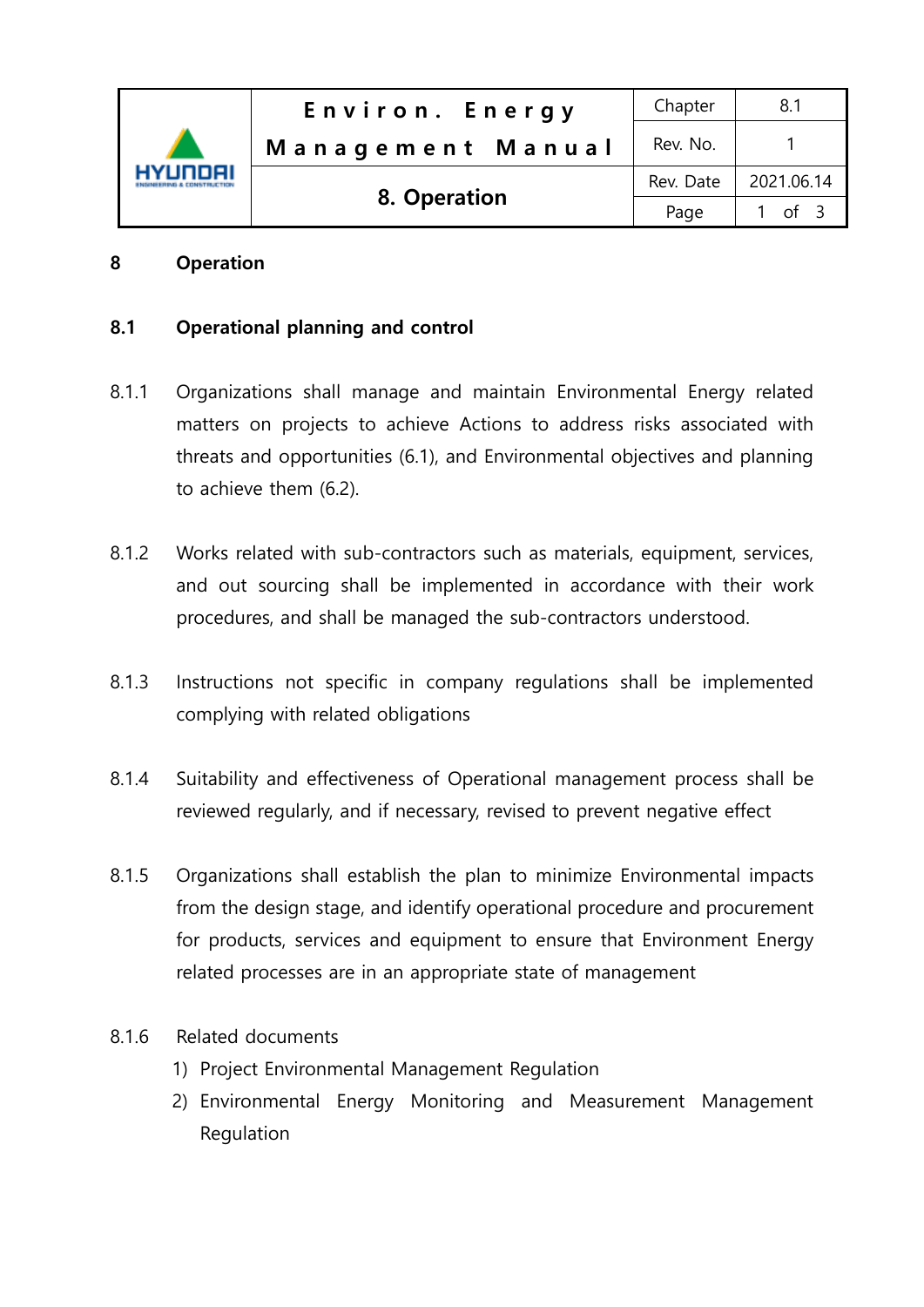|          | Environ. Energy   | Chapter   | 8.2        |
|----------|-------------------|-----------|------------|
|          | Management Manual | Rev. No.  |            |
| HYLINNAI |                   | Rev. Date | 2021.06.14 |
|          | 8. Operation      | Page      | $\int$ 1   |

## 8.2 Emergency preparedness and response

- 8.2.1 Organizations shall establish and maintain operation procedures to implement high potential emergency situations related to works to prevent incidents.
- 8.2.2 Plans of Organization shall be established taking into account obligations, past experiences, emergency training results.
- 8.2.3 Plans for potential emergency situations shall include emergency identification, persons in charge, role and responsibility, and corrective action.
- 8.2.4 Departments in charge and projects shall review, revise, and manage validity of plans for potential emergency situations
- 8.2.5 Organizations shall form a group to implement potential emergency situations and shall train the group on a regular basis.
- 8.2.6 Results for Potential emergency training shall be reflected in the plans for potential emergency situations.
- 8.2.7 Related documents 1) Environmental Energy Emergency Preparedness and Response Regulation 2) Environmental Energy Emergency Preparedness and Response Process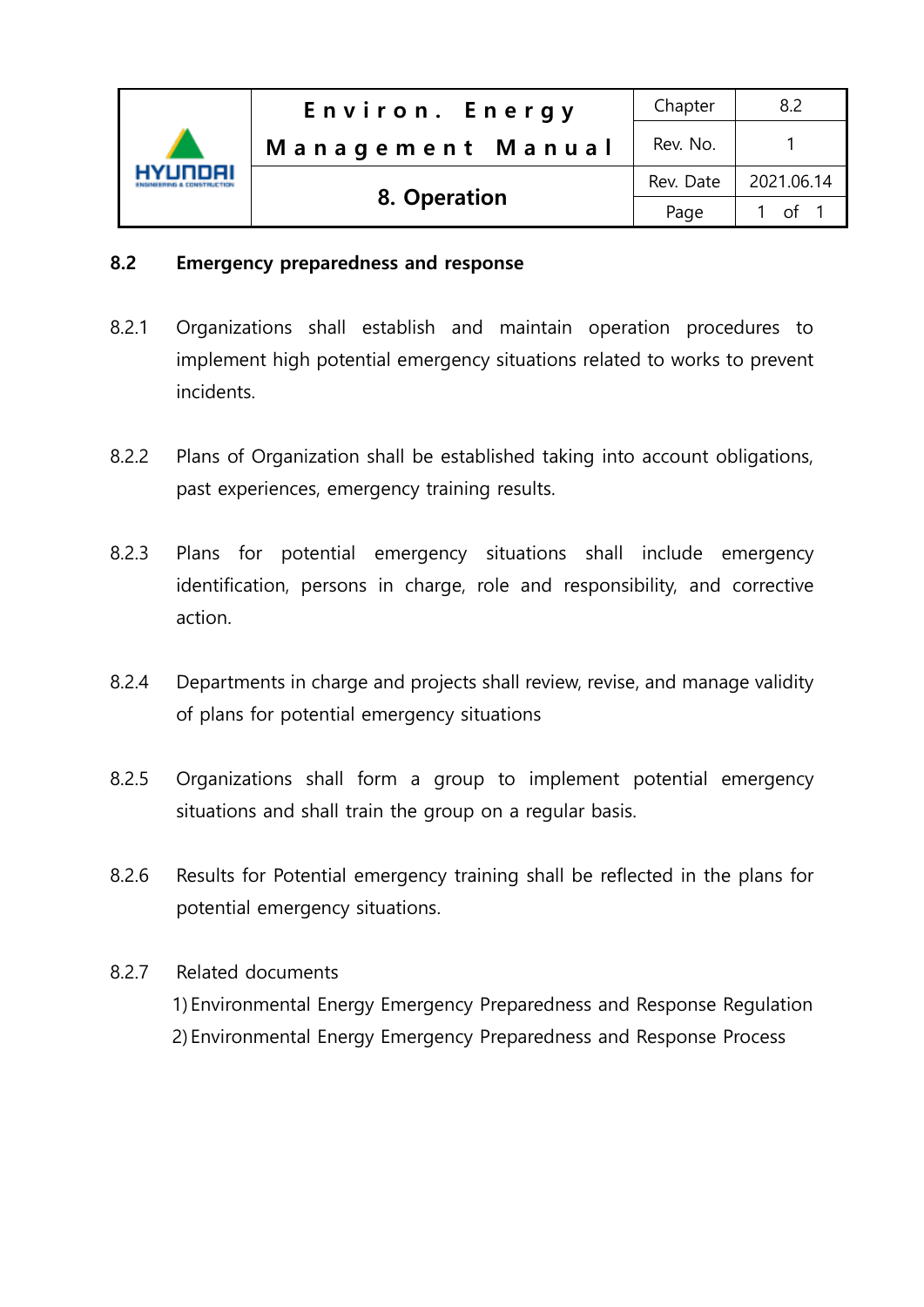

## 8.3 Design

- 8.3.1 Organizations shall determine design direction in consideration of life cycle perspective beforehand, and shall establish and apply design standard to comply with related obligations and to overcome the technical constraints.
- 8.3.2 In the case of designing facilities, equipment, system, and processes that have a significant impact on EMS/EnMS, organizations shall consider opportunity for improvement and operational management.
- 8.3.3 The results of design of EMS/EnMS shall be included in project specifications, design and purchasing activities, and the results of design and purchase shall be recorded.
- 8.3.4 Related documents
	- 1) HMSJ-SAKI-SK-003-K
	- 2) HMSJ-SASU-EN-005-K
	- 3) HMSJ-SASU-EN-009-K
	- 4) HMSJ-SAKI-BS-001-K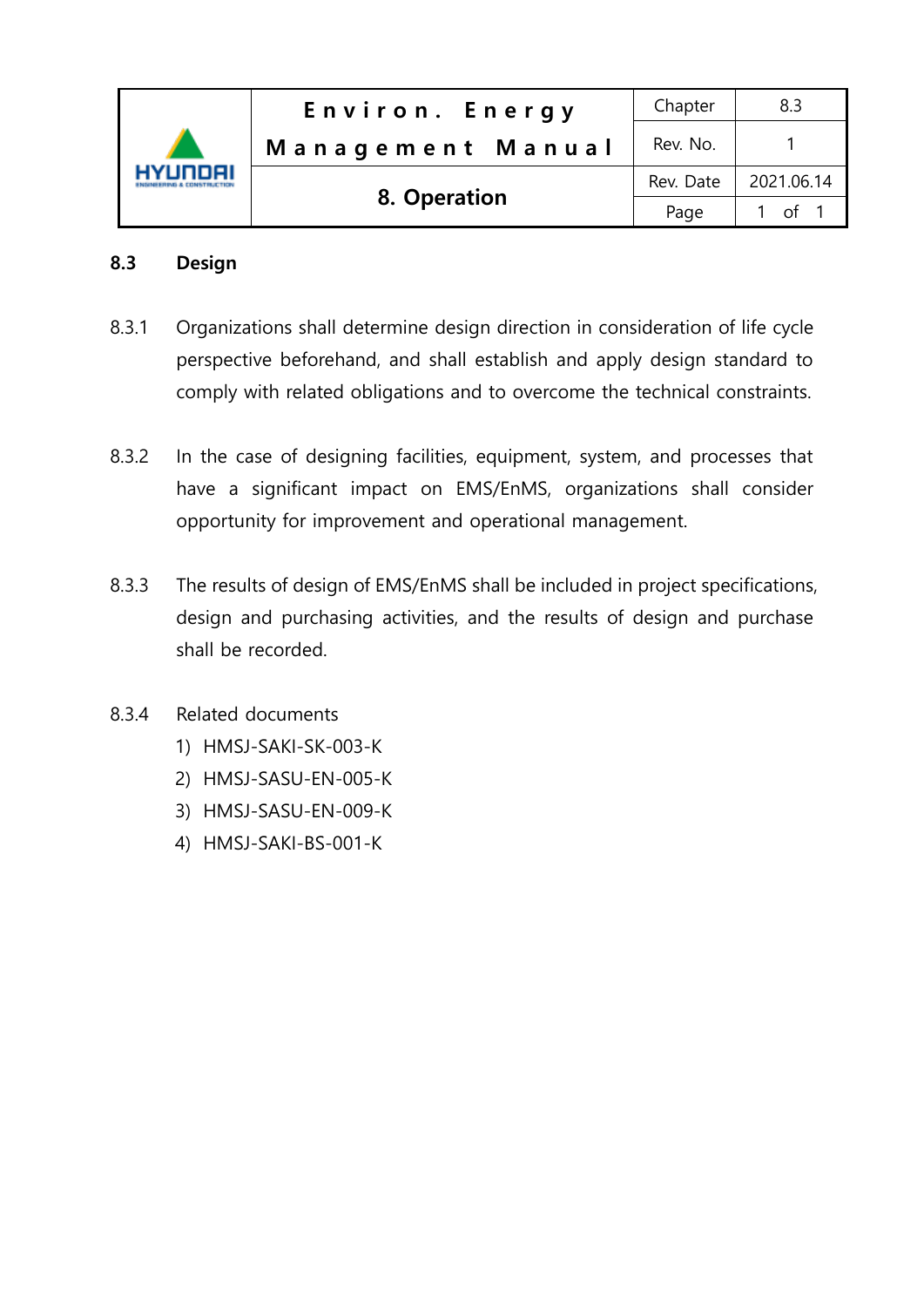| HYLINNAI | Environ. Energy   | Chapter   | 8.4        |
|----------|-------------------|-----------|------------|
|          | Management Manual | Rev. No.  |            |
|          |                   | Rev. Date | 2021.06.14 |
|          | 8. Operation      | Page      | . റf 1     |

## 8.4 Procurement

- 8.4.1 Procurement director shall record, maintain, and manage eco-friendly procurement information and communicate with relevant departments.
- 8.4.2 Directors of Procurement and subcontractor shall ensure the finding of new subcontractors, and establishment of audit standard for information, qualification of existing subcontractors in management aspects.
- 8.4.3 Organizations shall establish and implement the audit standard to assess usage and efficiency of energy during planned or expected operating period when purchasing products, equipment, services that are expected to have significant impacts on Environmental Energy
- 8.4.4 Procurement specifications for Environmental Energy management shall be established and documented if necessary
- 8.4.5 Related documents 1) HMSK-SAJI-KM-001-K 2) HMSK-SAJI-WJ-001-K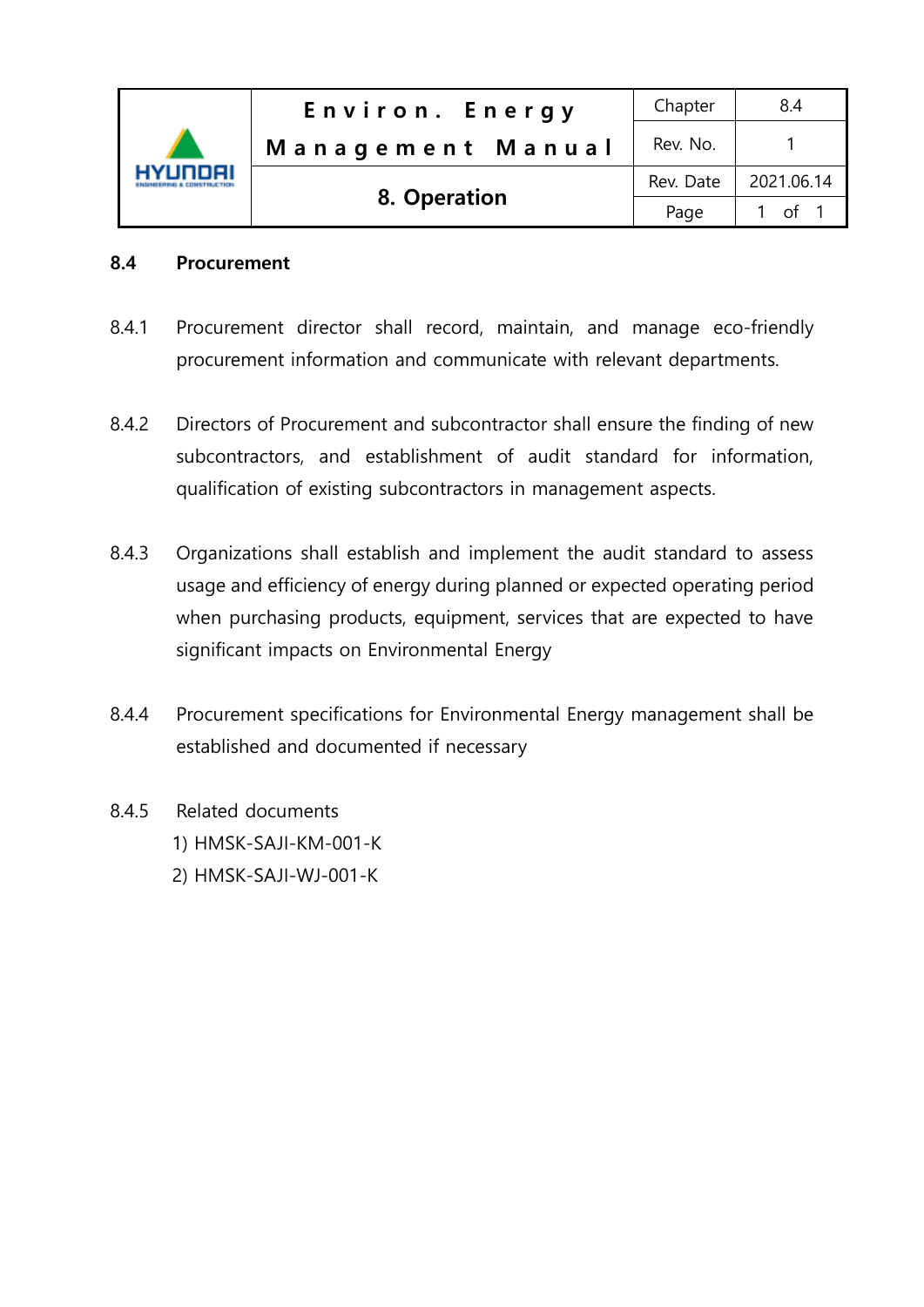

## 9 Performance evaluation

#### 9.1 Monitoring, measurement, analysis and evaluation (EnMS 4.6.1)

#### 9.1.1 General

- 9.1.1.1 Organizations shall monitor, measure, and evaluate compliance of Environmental Energy objectives, operational standards, and obligation on regular basis.
- 9.1.1.2 Monitoring and performance evaluation, and compliance of obligations cycles shall be applied in accordance with the related lows, if otherwise specified, in accordance with the regulations registered in the company or projects.
- 9.1.1.3 Targets requiring environmental energy monitoring and measurement should include action plans, significant aspects, achievement objectives, evaluation methods, timing, and analysis of the results should be evaluated..
- 9.1.1.4 Criteria and indicator for Environmental Energy Evaluation shall be measurable, and testable. Equipment specification and calibration cycle shall follow standards prescribed.

#### 9.1.2 Evaluation of compliance

- 9.1.2.1 Compliance of obligations shall be evaluated in a regular basis.
- 9.1.2.2 Monitoring and performance evaluation, and compliance of obligations cycles shall be applied in accordance with the related lows, if otherwise specified, in accordance with the regulations registered in the company or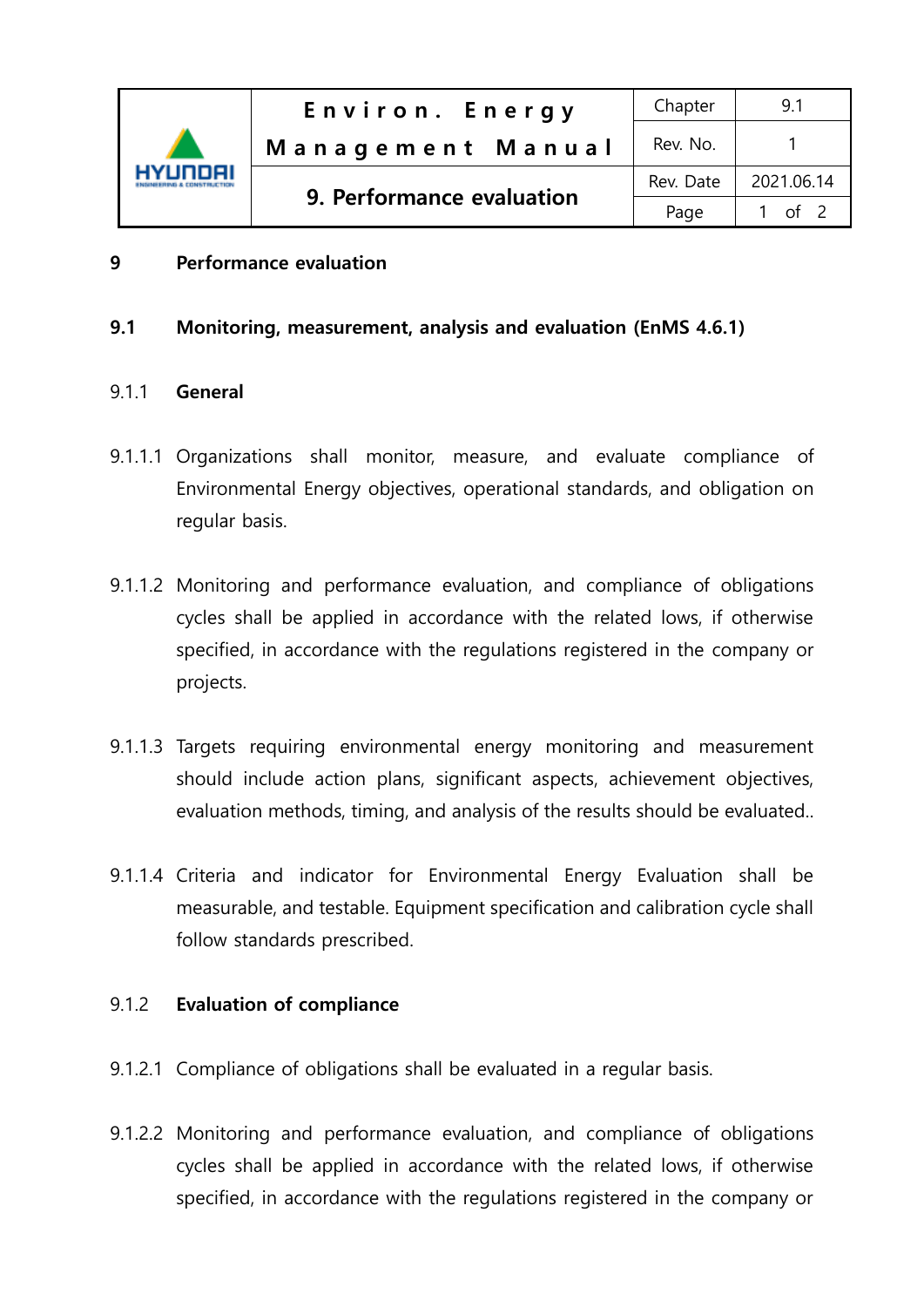

projects.

- 9.1.2.3 Organizations shall take corrective action if not complying with obligations
- 9.1.3 Related documents
	- 1) Environmental Energy Monitoring and Measurement Management Regulation
	- 2) Environmental Energy Obligation Management Regulation
	- 3) Greenhouse Gases and Energy Management Regulation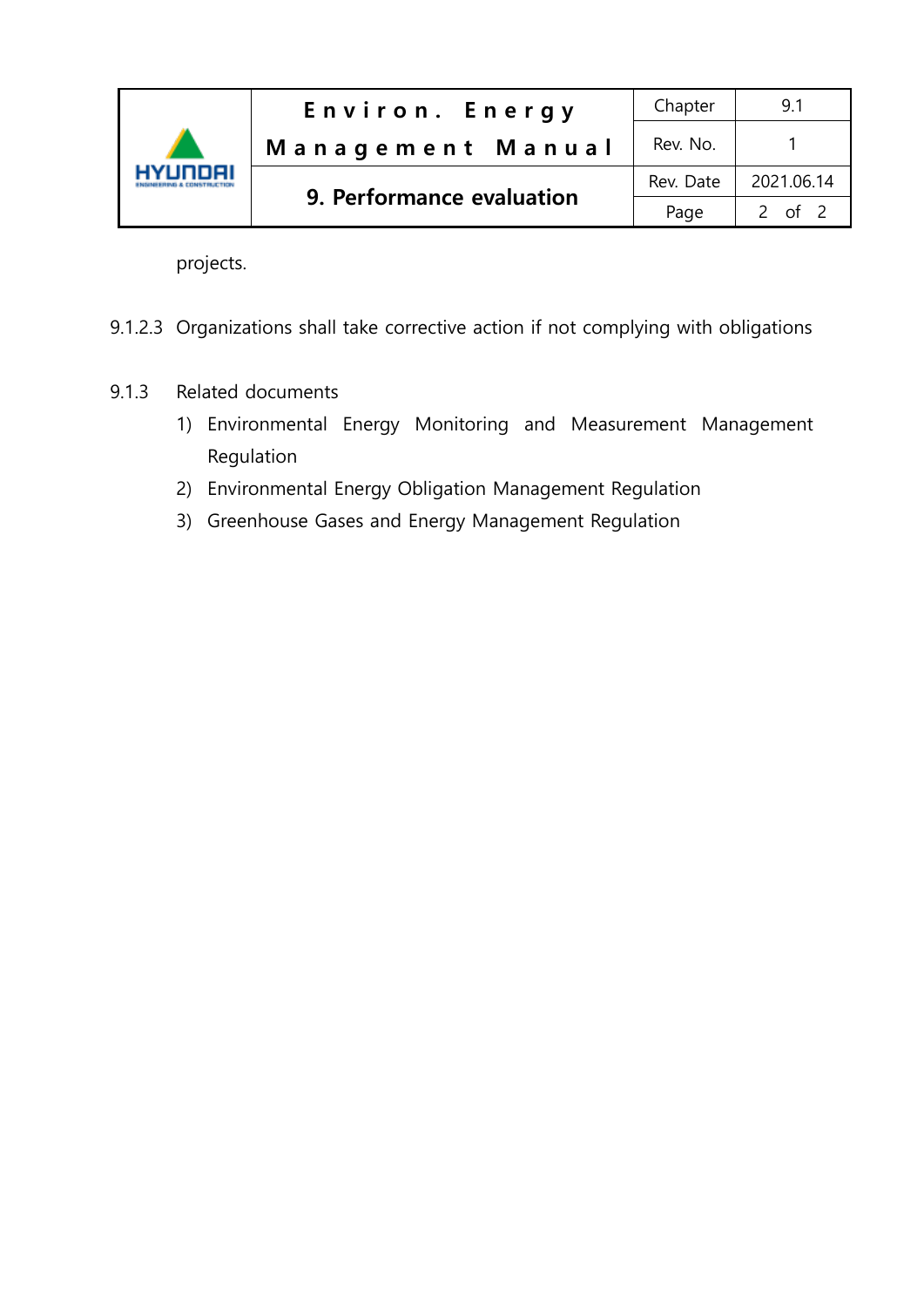

## 9.2 Internal audit

- 9.2.1 The organization in charge shall establish and conduct an internal audit plan for EMS/EnMS for all company divisions.
- 9.2.2 Organizations shall assess suitability, adequacy and effectiveness of established plans, method, and procedure that related to EMS/EnMS.
- 9.2.3 Internal auditors shall be properly educated and trained to implement the internal audit.
- 9.2.4 Organizations shall implement an internet audit to maintain and continual improve EMS/EnMS by assessing EMS/EnMS state, and its effectiveness
- 9.2.5 Related documents 1) Environmental Internal Audit Regulation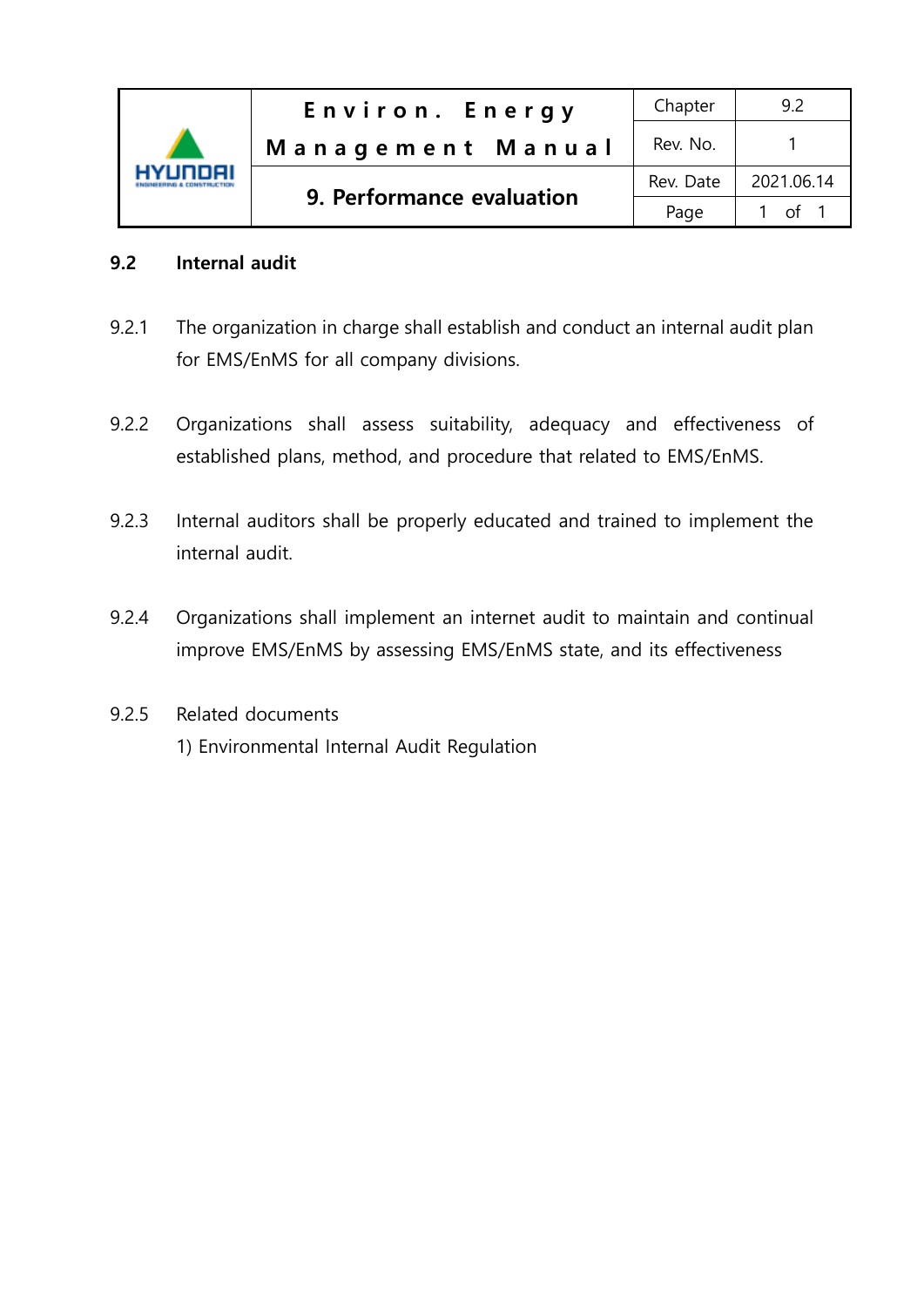

## 9.3 Management review

- 9.3.1 Top management shall review EMS/EnMS to ensure continuing suitability, adequacy and effectiveness of EMS/EnMS at regular intervals
- 9.3.2 Management reviews may be managed in the form of integrated reports or individual reports and should be conducted regularly.
- 9.3.3 The management review shall include consideration of
	- 1) The status of actions from previous management reviews
	- 2) Needs for change to Environmental Energy policy and objectives, and specific plan
	- 3) Fulfilment of Environmental Energy compliance obligations
	- 4) Environmental Energy internal audit results
	- 5) External and internal issues that are relevant to the EMS/EnMS and the needs and expectations of interested parties
	- 6) Operating and managing results of EMS/EnMS
	- 7) Significant Environmental Energy aspects, risks and opportunities and adequacy of resources
- 9.3.4 Management review shall be used as a basis for continuous improvement of EMS/EnMS.
- 9.3.5 Related documents
	- 1) Environmental Energy Management Review Regulation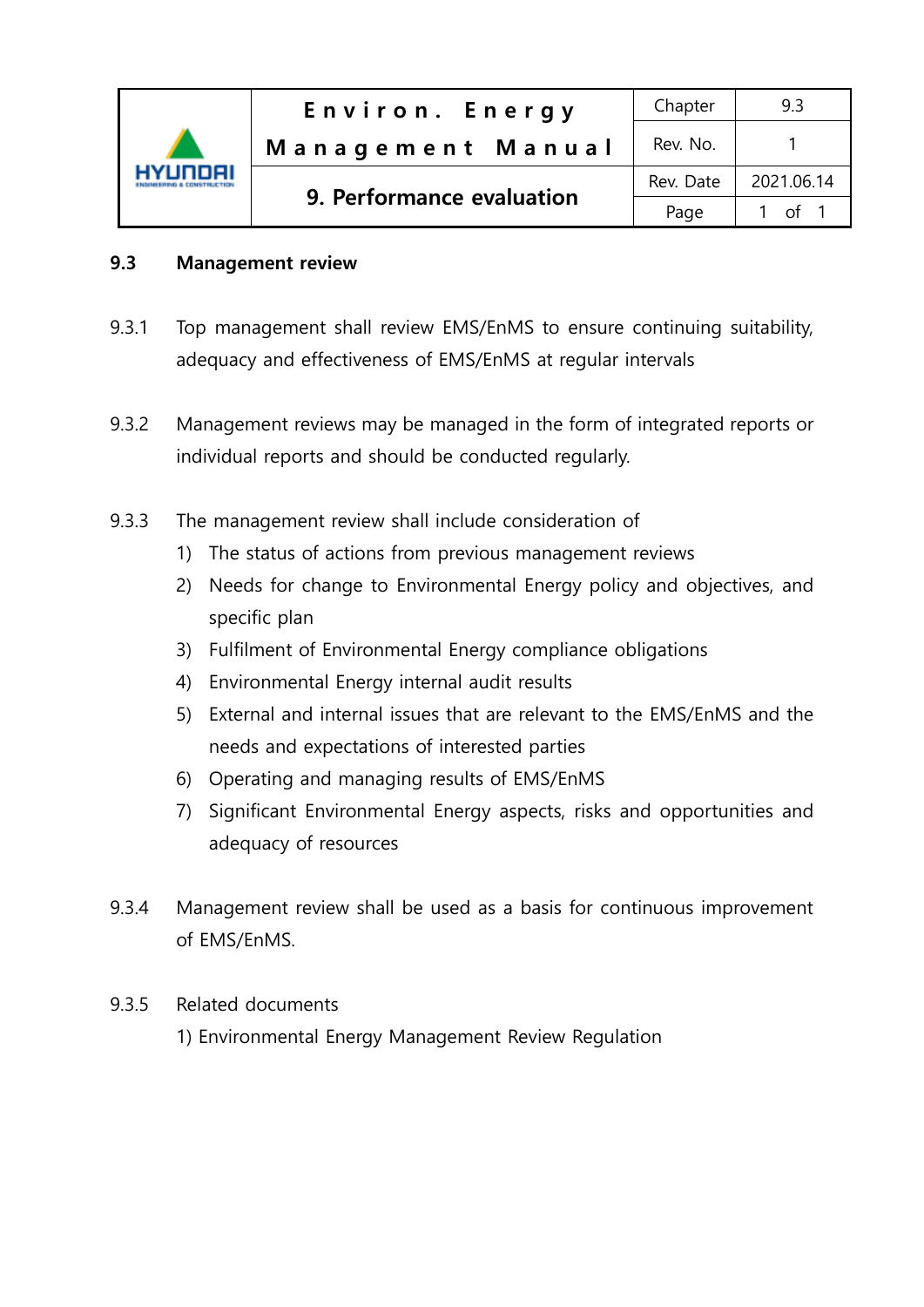| 'Unnai | Environ. Energy   | Chapter   | 10         |
|--------|-------------------|-----------|------------|
|        | Management Manual | Rev. No.  |            |
|        | 10. Improvement   | Rev. Date | 2021.06.14 |
|        |                   | Page      | 1 of 2     |

## 10 Improvement

- 10.1.1 Organizations shall identify opportunity relevant with Environmental Energy, and evaluate need for action to eliminate the causes of the nonconformity in order that it does not recur or occur elsewhere.
- 10.1.2 Nonconformity shall be taken corrective action, and project managers, directors of department shall take the action needed to eliminate the causes of the nonconformity in order that it does not recur or occur elsewhere.
- 10.1.3 Nonconformity relevant with EMS/EnMS shall be properly identified to eliminate the original cause including below 1) Incident and emergency occurrence 2) Not comply with Environmental Energy standards, and obligations 3) Pre and post-performance evaluation results, corrective action 4) Not comply with EMS/EnMS defined by the company
- 10.1.4 Elimination of the causes of the nonconformity shall be identified in actual and potential cause, and corrective action shall be appropriate to the problem, the Environmental impacts encountered and the risks involved.
- 10.1.5 Changes due to corrective and corrective actions shall be reflected and enforced in the relevant procedures.
- 10.1.6 Corrective actions shall be verified after taking corrective actions.
- 10.1.7 Related document

1) Environmental Energy Nonconformity and Corrective Action Regulation